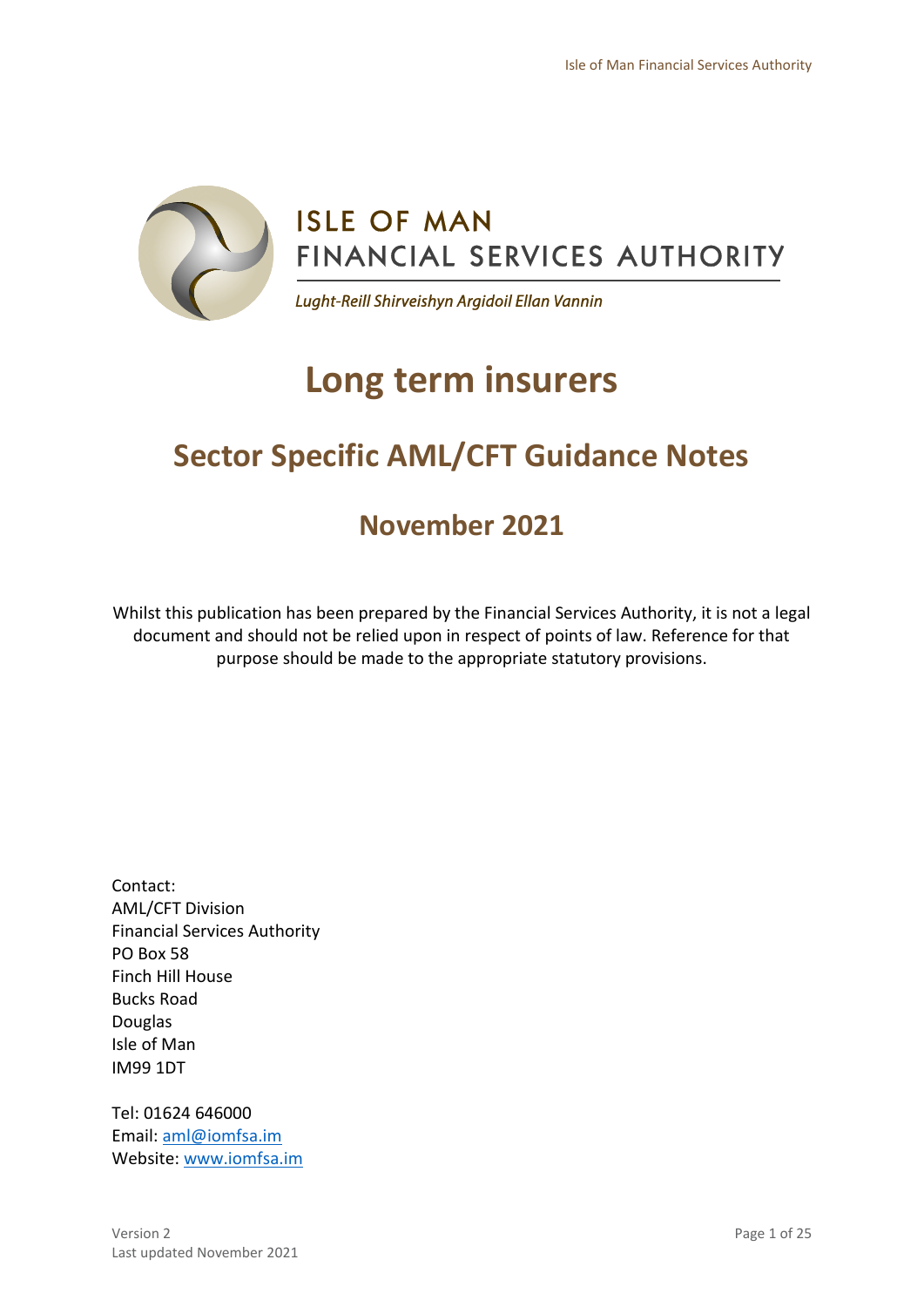# **Contents**

| 1. |     |       |  |
|----|-----|-------|--|
| 2. |     |       |  |
|    | 2.1 |       |  |
|    | 2.2 |       |  |
| 3. |     |       |  |
|    | 3.1 |       |  |
|    | 3.2 |       |  |
| 4. |     |       |  |
|    | 4.1 |       |  |
|    | 4.2 |       |  |
|    | 4.3 |       |  |
|    |     | 4.3.1 |  |
|    |     | 4.3.2 |  |
|    |     | 4.3.3 |  |
|    |     | 4.3.4 |  |
|    |     | 4.3.5 |  |
| 5. |     |       |  |
|    | 5.1 |       |  |
|    | 5.2 |       |  |
|    | 5.3 |       |  |
|    | 5.4 |       |  |
|    | 5.5 |       |  |
| 6. |     |       |  |
|    |     |       |  |
| 7. |     |       |  |
|    | 7.1 |       |  |
|    | 7.2 |       |  |
|    | 7.3 |       |  |
|    | 7.4 |       |  |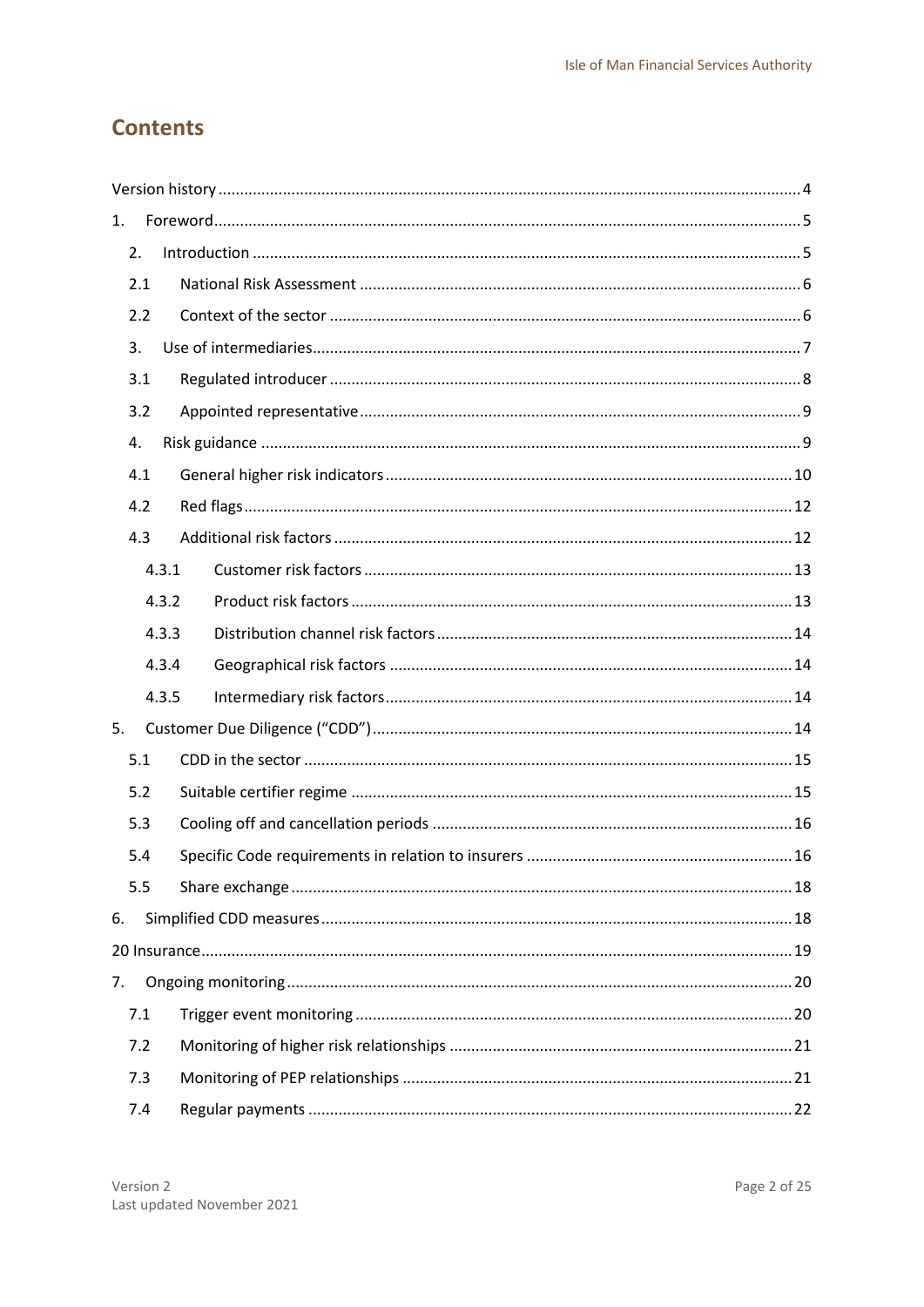|  | 7.5.1 Subsequent business transactions - cases with an introducer certificate 23 |  |
|--|----------------------------------------------------------------------------------|--|
|  |                                                                                  |  |
|  |                                                                                  |  |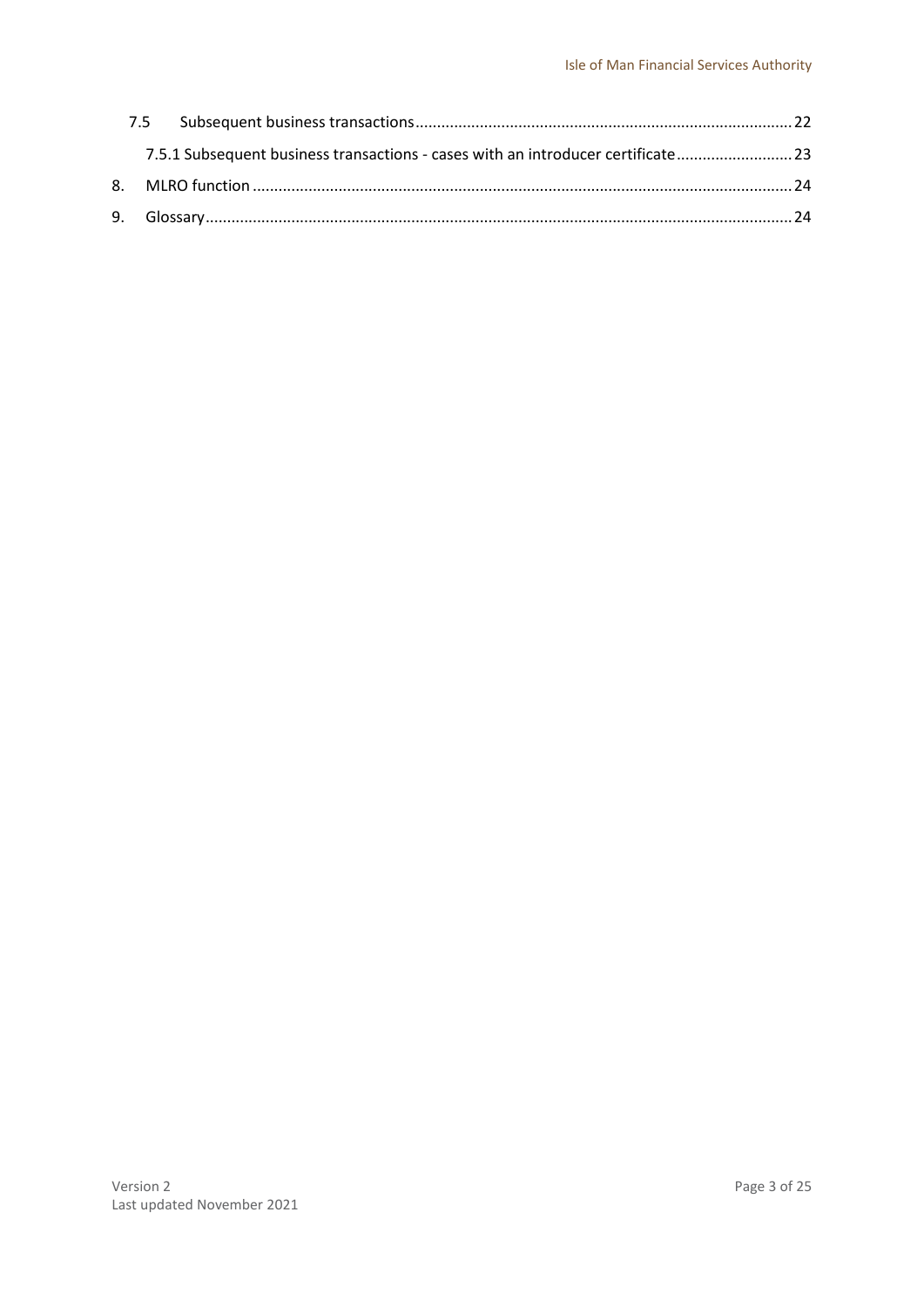# <span id="page-3-0"></span>**Version history**

| Version 2 (November 2021) | Updates to reflect changes to the main<br>structure of the AML/CFT Handbook                                                                                                  |
|---------------------------|------------------------------------------------------------------------------------------------------------------------------------------------------------------------------|
|                           | Updates to footnotes to include links in the<br>main body for consistency purposes                                                                                           |
|                           | Amendments throughout to ensure consistency<br>across all sector specific guidance                                                                                           |
|                           | Historic sections relating to introduced business,<br>suitable certifier regime and different types<br>moved to the Long term insurers Supplemental<br>Information Document. |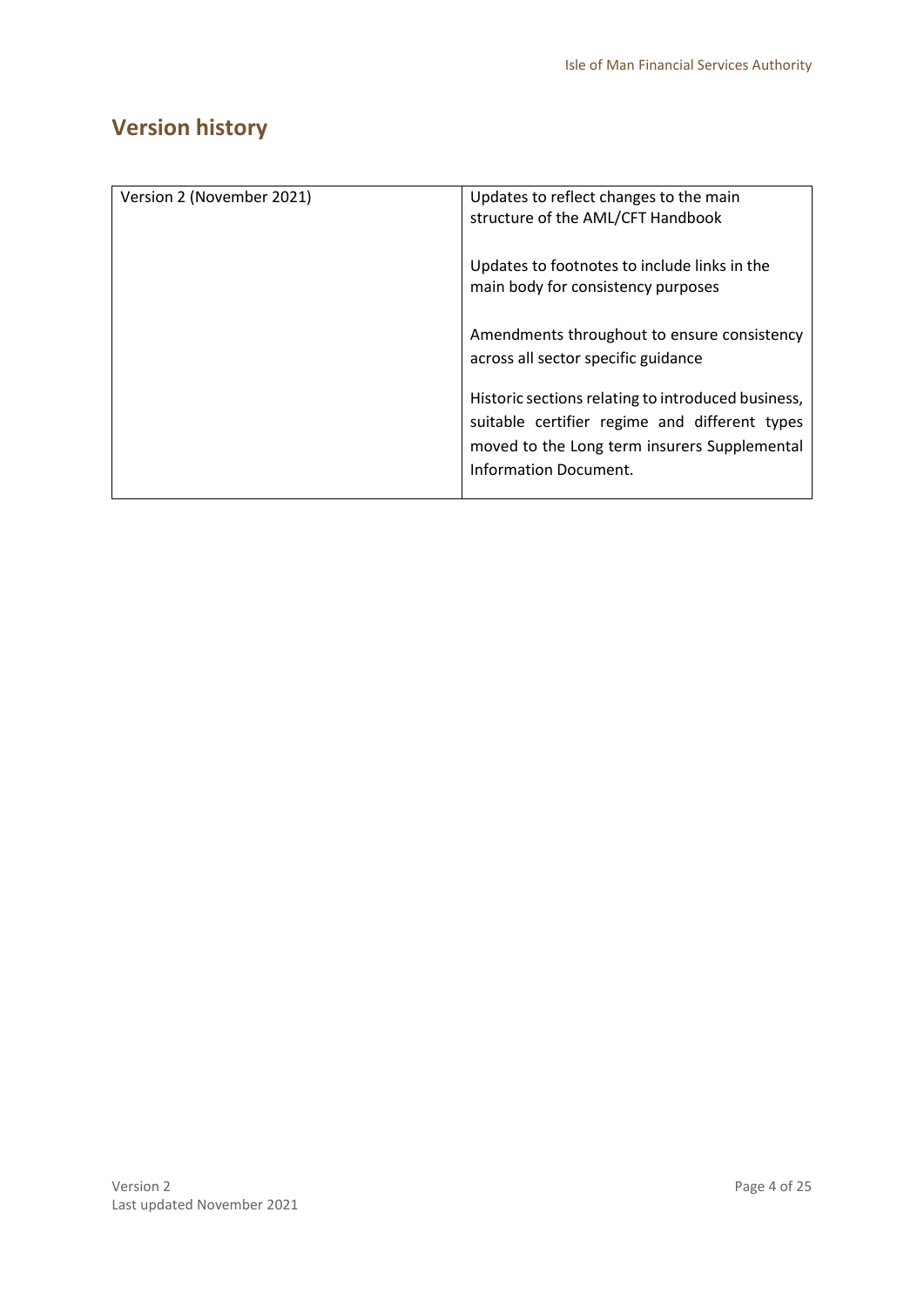# <span id="page-4-0"></span>**1. Foreword**

This sector specific guidance document refers to activity undertaken by all insurers writing long term business as defined in Regulation 4 of the [Insurance Regulations 2018.](https://www.iomfsa.im/media/2451/insuranceregulations2018.pdf) 

An insurer refers to a person authorised to carry on insurance business under section 8 of the Insurance Act 2008, or to whom a permit is issued under section 22 of that Act, of Class 1 and/or Class 2 (long term business) as defined in the Insurance Regulations 2018.

# <span id="page-4-1"></span>**2. Introduction**

The purpose of this document is to provide some guidance specifically for insurers in relation to anti-money laundering and countering the financing of terrorism ("AML/CFT"). This document should be read in conjunction with both the [Anti-Money Laundering and](https://legislation.gov.im/cms/)  [Countering the Financing of Terrorism Code 2019](https://legislation.gov.im/cms/) ("the Code") and the main body of the [AML/CFT Handbook](https://www.iomfsa.im/amlcft/amlcft-requirements-and-guidance/) ("the Handbook").

Though the guidance in the Handbook, and this sector guidance, is neither legislation nor constitutes legal advice, it is persuasive in respect of contraventions of AML/CFT legislation dealt with criminally, by way of civil penalty or in respect of the Authority's considerations of a relevant person's(as such term is defined in paragraph 3 of the Code) regulatory / registered status and the fit and proper status of its owners and key staff where appropriate.

An insurer must be in compliance with the Code at all times. If an insurer identifies a matter that is in contravention of the Code this must be notified to the Authority as soon as possible, in line with the requirements of paragraph 74(2) of the [Corporate Governance Code](https://legislation.gov.im/cms/) of Practice [for Commercial Insurers](https://legislation.gov.im/cms/)<sup>1</sup>.

In relation to the insurance sector, there are certain sections of this document which insurers may wish to refer to instead of (or alongside) the guidance included in the Handbook.

| <b>Section</b> |                      | Corresponding paragraph in the Handbook                                                                                                                                                                                                     |
|----------------|----------------------|---------------------------------------------------------------------------------------------------------------------------------------------------------------------------------------------------------------------------------------------|
| 3.1 & 8.3.2    | Regulated introducer | $N/A$ – the particular concept of a "regulated"<br>introducer" is not covered in the main handbook                                                                                                                                          |
|                |                      | However, this section should be read in<br>conjunction with section 2.2.10 of the Handbook<br>(introduced business). The Long term insurers<br>Supplemental Information Document also<br>provides additional detail on introduced business. |

**.** 1 SD No. 2018/0247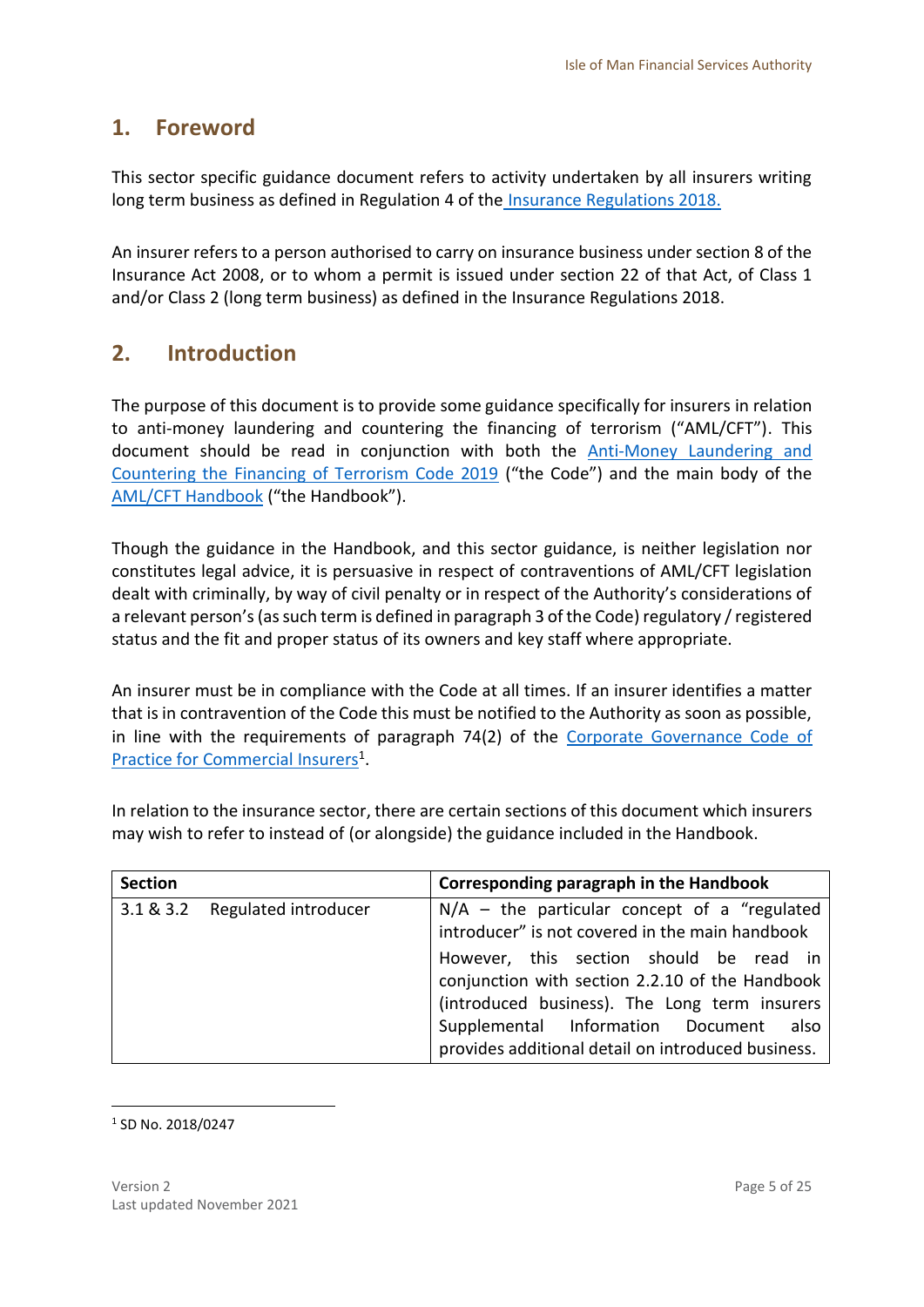| 5.2          | Suitable certifier regime | 3.3.4.4 of the Handbook and the Long term<br>insurers Supplemental Information Document<br>provide further detail regarding hard<br>CODV<br>verification and certification specifically for<br>insurers. |
|--------------|---------------------------|----------------------------------------------------------------------------------------------------------------------------------------------------------------------------------------------------------|
| 8            | <b>MLRO</b> function      | Chapter 5 of the Handbook provides additional<br>guidance regarding the MLRO function.                                                                                                                   |
| $\mathsf{q}$ | Glossary                  | In addition to the glossary provided in relation to<br>the AML/CFT guidance a further glossary is<br>provided for insurers within this document.                                                         |

The Authority recommends that insurers familiarise themselves with the [FATF Risk-based](http://www.fatf-gafi.org/media/fatf/documents/recommendations/pdfs/RBA-Life-Insurance.pdf)  [Approach Guidance for the Life Insurance Sector](http://www.fatf-gafi.org/media/fatf/documents/recommendations/pdfs/RBA-Life-Insurance.pdf) and any other relevant typology reports concerning the sector.

## <span id="page-5-0"></span>**2.1 National Risk Assessment**

The Island's [National Risk Assessment](https://www.gov.im/about-the-government/departments/cabinet-office/national-risk-assessment/) ("NRA") was published in 2015 and was updated in 2020. Insurers must ensure their business risk assessment (and customer risk assessments where necessary) take into account any relevant findings of the NRA. In relation to the main vulnerability of the sector, there is a risk that funds used to purchase life insurance may be proceeds of crime. There is also a risk, however limited, that funds withdrawn from life insurance contracts could be used to fund terrorism. The NRA sets out the main risks and vulnerabilities in detail.

Overall, after applying consideration of the control and other preventative measures in place, together with the product weightings (explained in the NRA), the life sector is assessed as having a Medium level of vulnerability for ML and a Medium level of vulnerability for TF.

# <span id="page-5-1"></span>**2.2 Context of the sector**

Long term business, such as life insurance products are designed to financially protect the customer<sup>2</sup> and related third parties, which may include the insured, the beneficiary(/ies) of the contract, and the beneficial owners, against the risk of an uncertain future event such as death or critical illness. Life insurance products can also be bought as investment or saving vehicles and to support estate planning or pension plans. The Island's long term sector is predominantly unit linked investment insurance business.

 $2$  For ease of reference the term "customer" will be used throughout this guidance document, however this may also include requirements to be placed on the beneficial owner / beneficiaries / connected parties depending on the requirements included in paragraph 12 (Beneficial Ownership and Control) of the Code.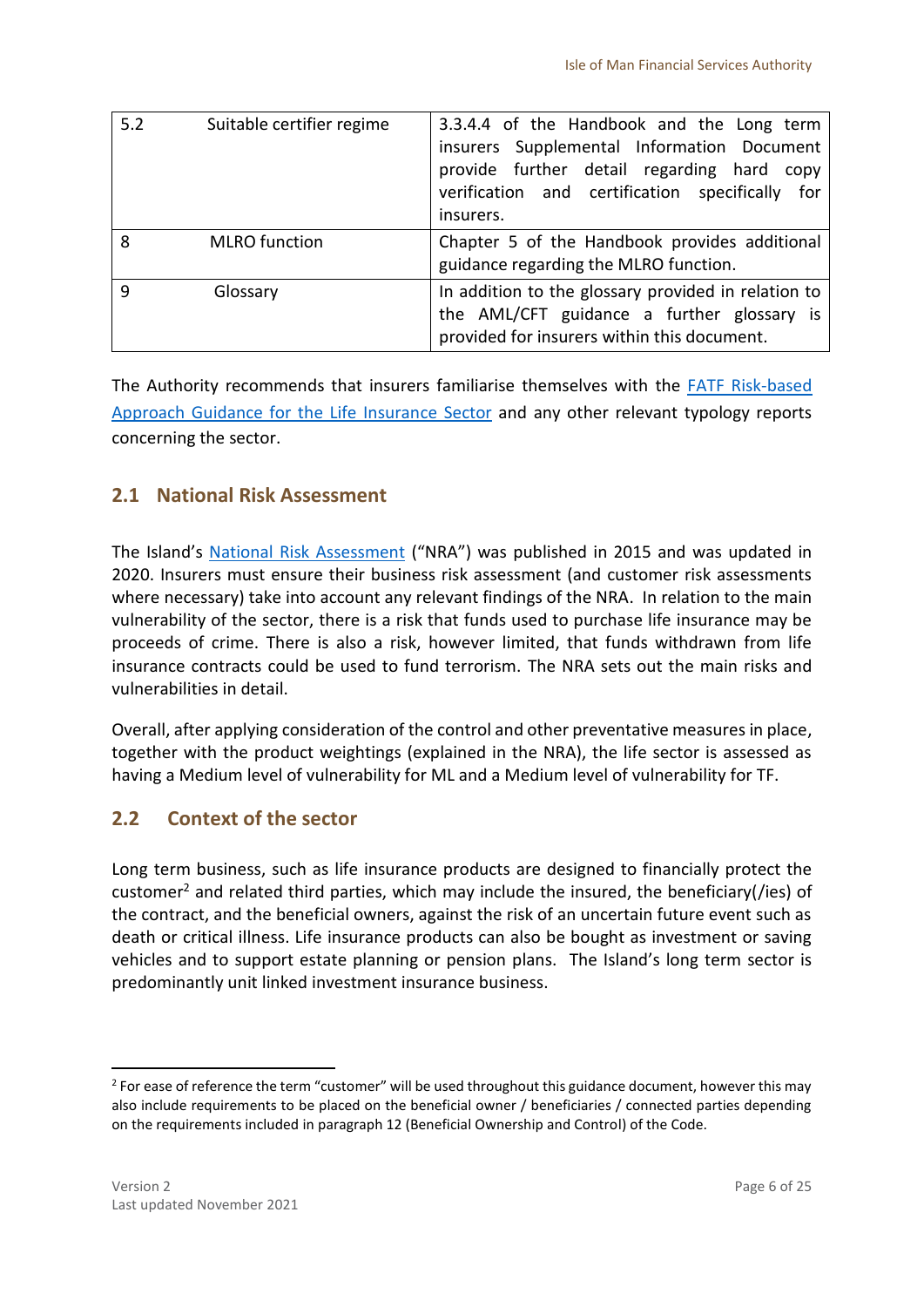Most life insurance products are designed for the long term and some will only pay out on the occurrence of a verifiable event, such as death or retirement. However, the majority of products offered by Isle of Man insurers have saving or investment features, which may include the options for full and/or partial withdrawals or surrenders at any time. Life insurance policies can be individual policies, corporate / trust based policies or group policies (for example, companies may provide life insurance for their employees as part of a benefits package).<sup>3</sup>

This document will cover unique ML/FT risks that may be faced by the sector and will provide further guidance in respect of customer due diligence ("CDD") measures where a "one size fits all" approach may not work. Please see section 4 of this guidance for further details in relation to the risk profile of the sector and the types of products that may be sold.

# <span id="page-6-0"></span>**3. Use of intermediaries**

The majority of insurers operate a customer relationship, and distribute products and services, through another party such as an intermediary or "introducer<sup>4</sup>". An introducer is defined in the Code as:

### **3 Interpretation**

a person (**"the introducer"**) who provides elements of customer due diligence to a relevant person on behalf of a customer under the circumstances covered in paragraph 9 (introduced business). However, reliance in relation to the customer due diligence is not placed on an introducer within the meaning of paragraph 19 (eligible introducers);

As per paragraph 9 of the Code (Introduced Business) a customer risk assessment must be undertaken in accordance with paragraph 6 of the Code, which takes into account the involvement of any third parties involved in the process when forming a customer relationship.

As set out in paragraph 9(4) of the Code, this risk assessment must include and take into account:

### **9 Introduced business**

(4) The risk assessment must include and take into account -

(a) a risk assessment of the introducer;

(b) whether the introducer has met the customer;

<sup>&</sup>lt;sup>3</sup> [FATF Guidance for a Risk Based Approach for the Life Insurance Sector](http://www.fatf-gafi.org/media/fatf/documents/recommendations/pdfs/RBA-Life-Insurance.pdf)

<sup>4</sup> The term introducer has a particular meaning in the insurance sector (see glossary), however it should be noted that this is a defined term in the Code.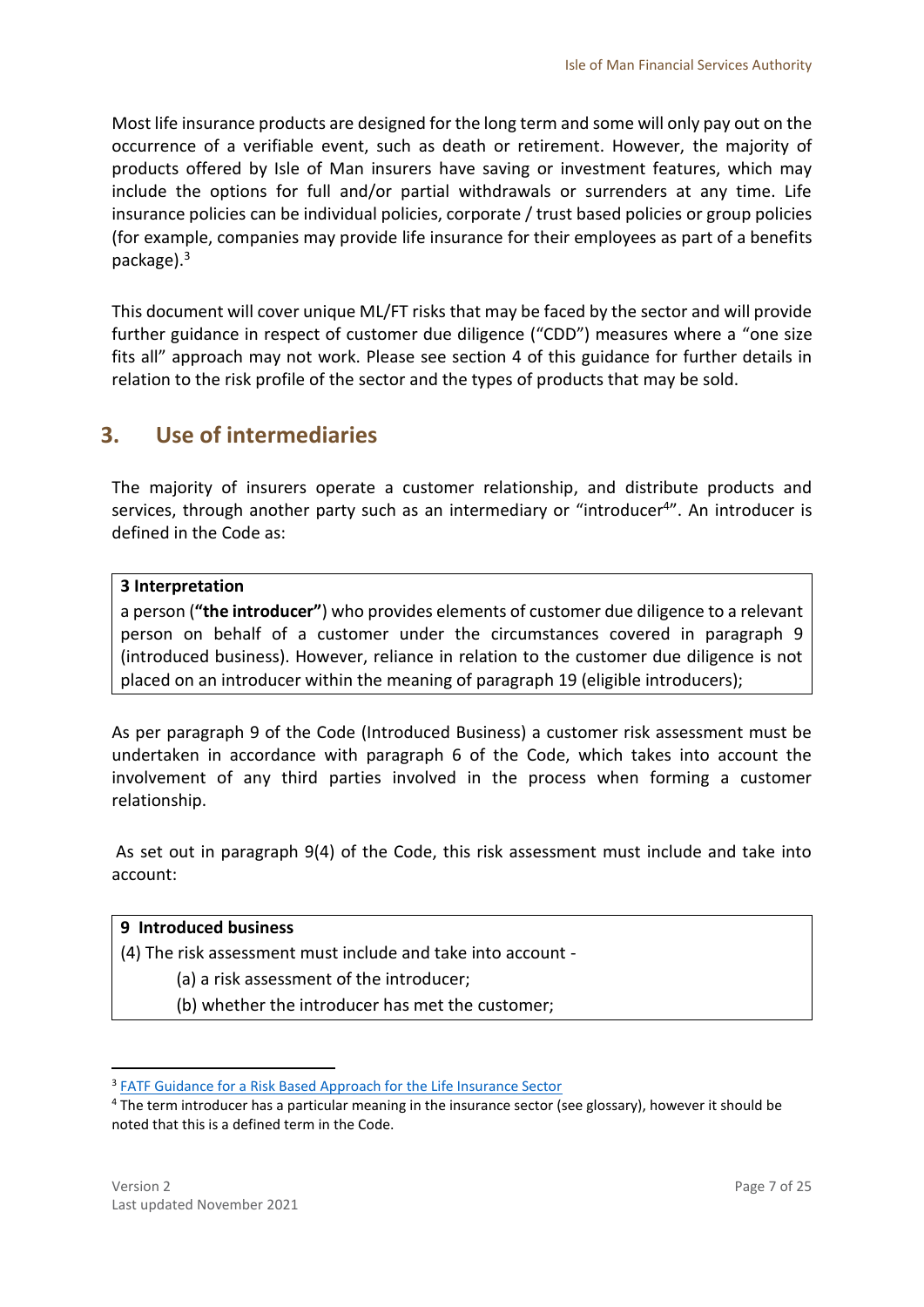| (c) whether any elements of customer due diligence provided by the introducer                                             |  |  |
|---------------------------------------------------------------------------------------------------------------------------|--|--|
| have been obtained by the introducer -                                                                                    |  |  |
| (i) directly from the customer; or                                                                                        |  |  |
| (ii) from any third parties; and                                                                                          |  |  |
| (d) if sub-paragraph $(4)(c)(ii)$ applies, indicate $-$                                                                   |  |  |
| (i) how many third parties were involved in the process;                                                                  |  |  |
| (ii) who those third parties were;                                                                                        |  |  |
| (iii) whether any of those third parties have met the customer;                                                           |  |  |
| (iv) whether any third party is a trusted person; and                                                                     |  |  |
| (v) whether in the case of any third parties located outside of the Island, they<br>are located in a List C jurisdiction. |  |  |

In addition to the Code requirements that apply, please see the guidance provided in section 2.2.10 of the Handbook and the Long term insurers Supplemental Information Document. Where paragraph 9 of the Code is applicable, both this guidance document and the supplemental information relating to "introduced business" should be referred to instead of the measures included at section 3.1 and 3.2 of this document.

Also, additional details in relation to some of the risk factors to be considered are included at section 4.7 of this document.

It should be noted that as stated in the Code at paragraph 4(3):

### **4 Procedures and Controls**

(3) the ultimate responsibility for compliance with the Code is that of the relevant person, regardless of any outsourcing or reliance on third parties during the process.

As explained above the responsibility for Code compliance is that of the relevant person. The relevant person however should ensure that any introducer used is made aware of the requirements of the Code.

### <span id="page-7-0"></span>**3.1 Regulated introducer**

Where an insurer receives an application for a business relationship through an introducer (as per the Code definition), who also falls within the definition of a "regulated introducer" (see glossary), and there are no third parties involved in the process, the regulated introducer may provide: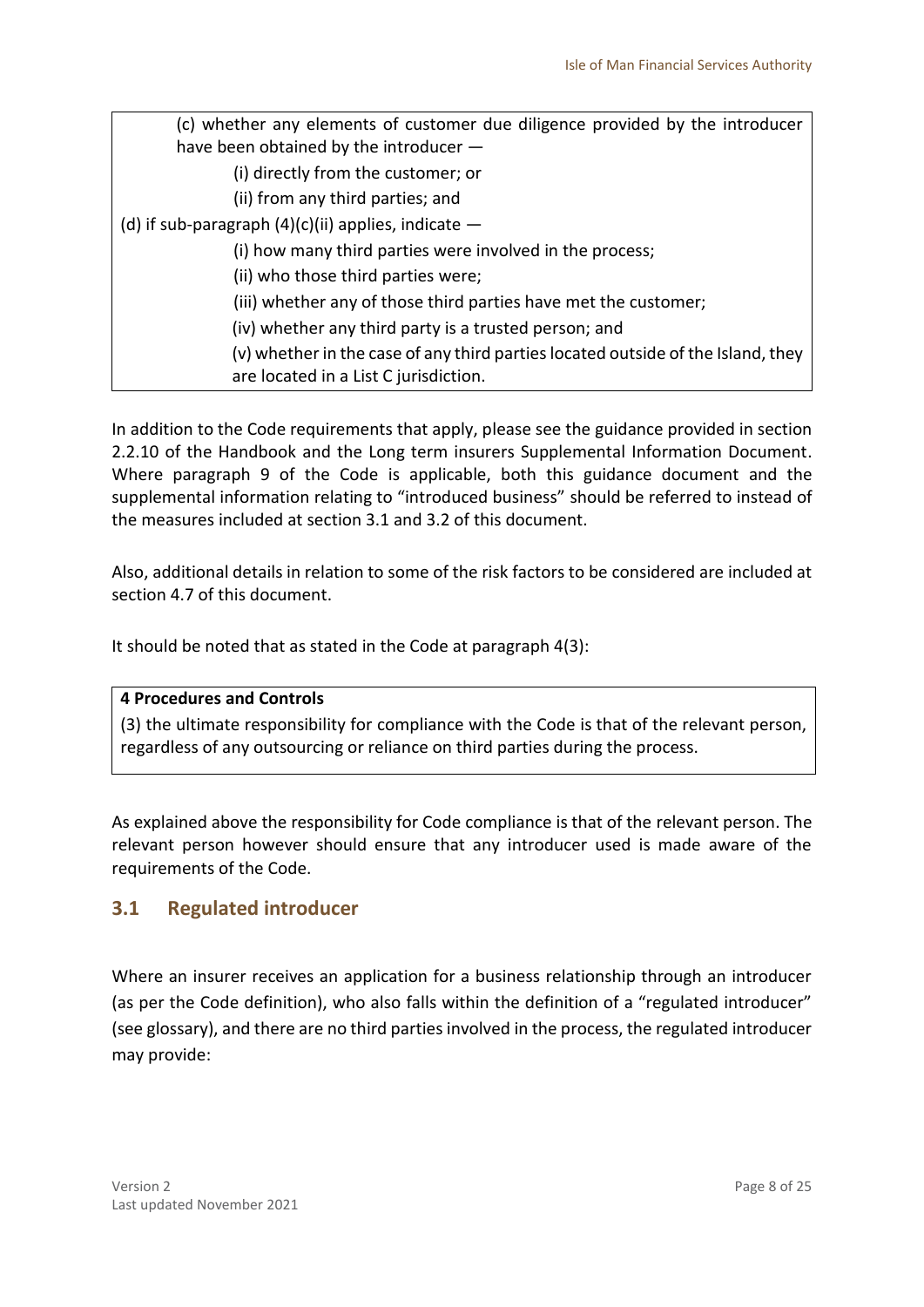a copy of the documents held on the regulated introducer's file which the regulated introducer has used (historically) to verify the identity of the party. The Authority expects that any documents provided should have been certified within the last year and that the document(s) were valid at the time of production.

Such a copy document may be accepted provided that the information on that verification document is the same as the application form and provided that the information supplied is detailed enough to meet the Code requirements in relation to identification and verification; or

 originals or copies of documents obtained specifically in relation to the particular application for business.

Any verification of identity passed to the insurer should be certified by the regulated introducer as being a true copy of either an original or copy document held on its file as appropriate. If this verification of identity is not provided by the regulated introducer, the insurer must obtain the verification of identity from the customer directly and comply with the relevant requirements of the Code. If reliance is placed on an introducer to hold the verification of identity i.e. copies of such documentation are not provided to the insurer, the eligible introducer provisions of the Code must be complied with (paragraph 19).

# <span id="page-8-0"></span>**3.2 Appointed representative**

For the purposes of this guidance the treatment of business introduced by an appointed representative is the same as the treatment applicable to any other introducer. See section 3.1 above.

# <span id="page-8-1"></span>**4. Risk guidance**

The insurance industry is a broad sector and the ML/FT risks will vary for each business based on a wide range of factors such as the type of products they supply, their customers and the delivery channels used. Vigilance should govern all aspects of a relevant person's dealings with its customers.

Part 3 of the Code sets out the requirements for relevant persons to undertake customer, business and technological risk assessments. Once the relevant person has assessed the ML/FT risks, appropriate controls proportionate to the risks identified must be developed and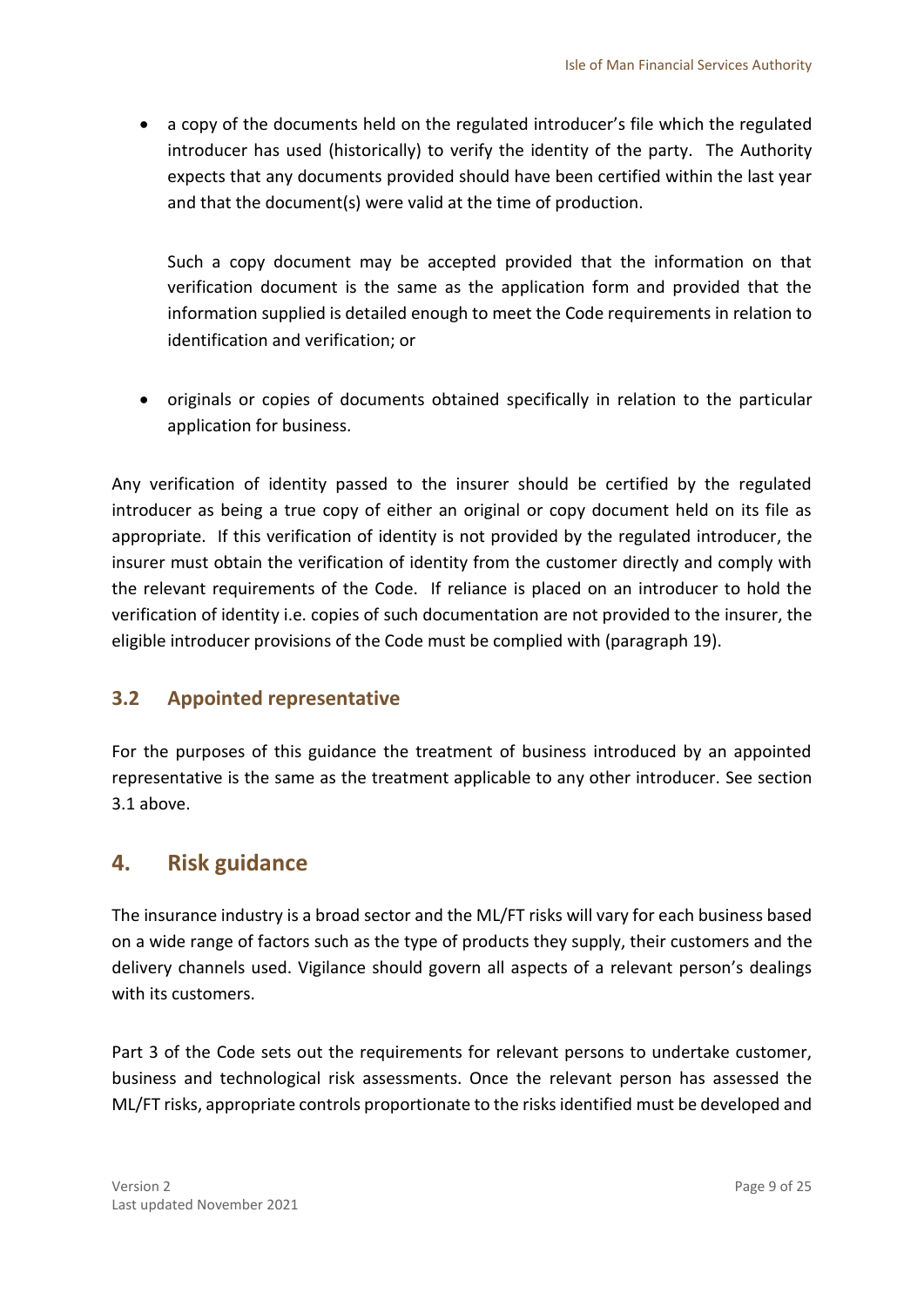implemented. The sections below set out some risk factors for the sector to consider when undertaking and maintaining these risk assessments.

It should be remembered that risk assessments can change. In relation to a customer risk assessment, for example, this would need to be amended if a customer with only low risk products subsequently purchases a higher risk product. In relation to a business risk assessment, for example, this may change if there are product or technology changes within the business.

# <span id="page-9-0"></span>**4.1 General higher risk indicators**

As with the basic elements of a risk assessment (see chapter 2 of the Handbook), the following activities may increase the risk of the relationship. Just because an activity / scenario is listed below it does not automatically make the relationship high risk. The customer's rationale and nature / purpose of the business relationship alongside controls that are in place should be considered in all cases.

If a business is unable to obtain a satisfactory explanation from a customer in the event of any situation, feature, or activities, or in case of any other concern, it must be determined whether this is suspicious or unusual activity. Relevant persons must be vigilant for any transactions where suspicion may be aroused and take appropriate measures. Please refer to chapter 5 of the Handbook for further detail of the Island's suspicious activity reporting regime.

As stated in paragraph 13 (Ongoing monitoring) of the Code:

### **13 Ongoing monitoring**

(2) Where a relevant person identifies any unusual activity in the course of a business relationship or occasional transaction the relevant person must –

(a) perform appropriate scrutiny of the activity;

(b) conduct enhanced customer due diligence in accordance with paragraph 15; and

(c) consider whether to make an internal disclosure.

(3) Where a relevant person identifies any suspicious activity in the course of a business relationship or occasional transaction the relevant person must –

(a) conduct enhanced customer due diligence in accordance with paragraph 15 of the Code, unless the relevant person believes conducting enhanced customer due diligence will tip off the customer; and

(b) make an internal disclosure.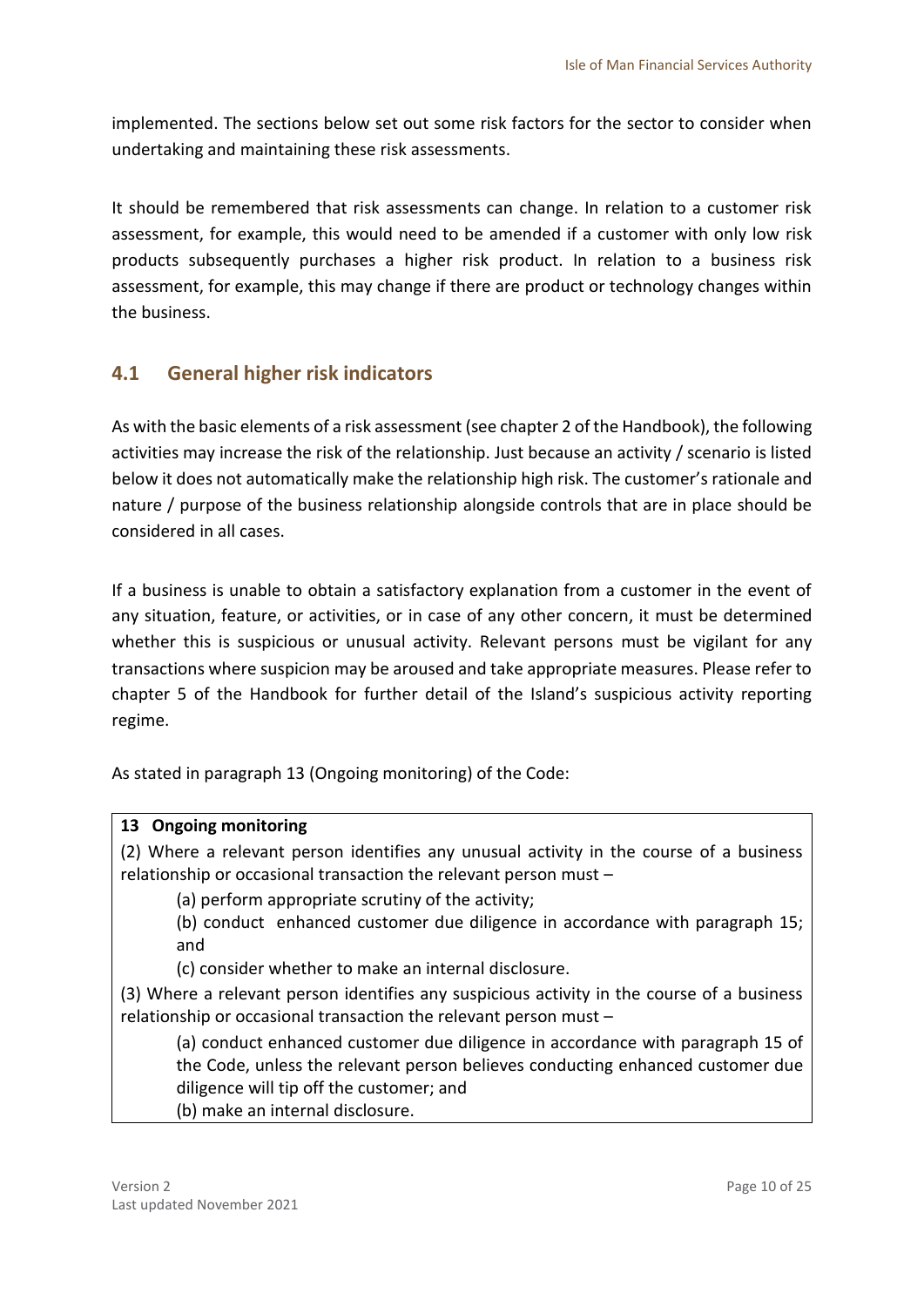This list of higher risk indicators is by no means exhaustive, and entities should be vigilant for any activity/transactions where suspicion may be aroused and take appropriate measures. A list of suggested red flags is included at section 4.2 of this document.

- Applications from potential customers in jurisdictions where a comparable product could be provided "closer to home" and the reason for choosing the Isle of Man cannot be understood.
- Difficulties and delays in gaining CDD information and documentation.
- The relationship is controlled by a third party or there are multiple indicators of third party deposits or payments.
- The customer places an unusual emphasis on the necessity for secrecy.
- Customers that are legal entities whose structure makes it difficult to identify the ultimate beneficial owner. This could happen at inception, or subsequently, an individually owned insurance policy can be assigned to a legal entity.
- The use of complex products with potential multiple investment accounts and / or products linked to performance of an underlying financial asset.
- Sudden changes in the activity of the customer that are unusual and not in line with their known profile.
- Acceptance of premiums that appear to exceed the customer's means.
- A request for a payment to a third party who is not the beneficiary and has no apparent relationship with the customer.
- Multiple surrenders with no apparent economic value.
- High value or unlimited value premium payments, overpayments or large volumes of lower value premium payments.
- Payments in cash, bank drafts in bearer form or travellers cheques.
- Use of intermediate corporate vehicles or other structures that have no apparent rationale, that unnecessarily increase the complexity of ownership, or otherwise result in a lack of transparency.
- Premiums are paid from a foreign account in a different jurisdiction to the domicile or residence of the customer.
- Cancellation and request for the refund to be paid to a third party.
- Negotiability for example the product can be traded on a secondary market or used as collateral for a loan.
- A change of ownership/assignment of a policy just prior to a loss occurring.
- Reimbursement in a currency different to the original premium.

This section of this document should be read in conjunction with the risk factors included at paragraph 15 (Enhanced customer due diligence) of the Code.

Paragraph 15(5) of the Code mandates certain circumstances where a customer must be rated as higher risk. Apart from these matters, the Authority does not generally mandate which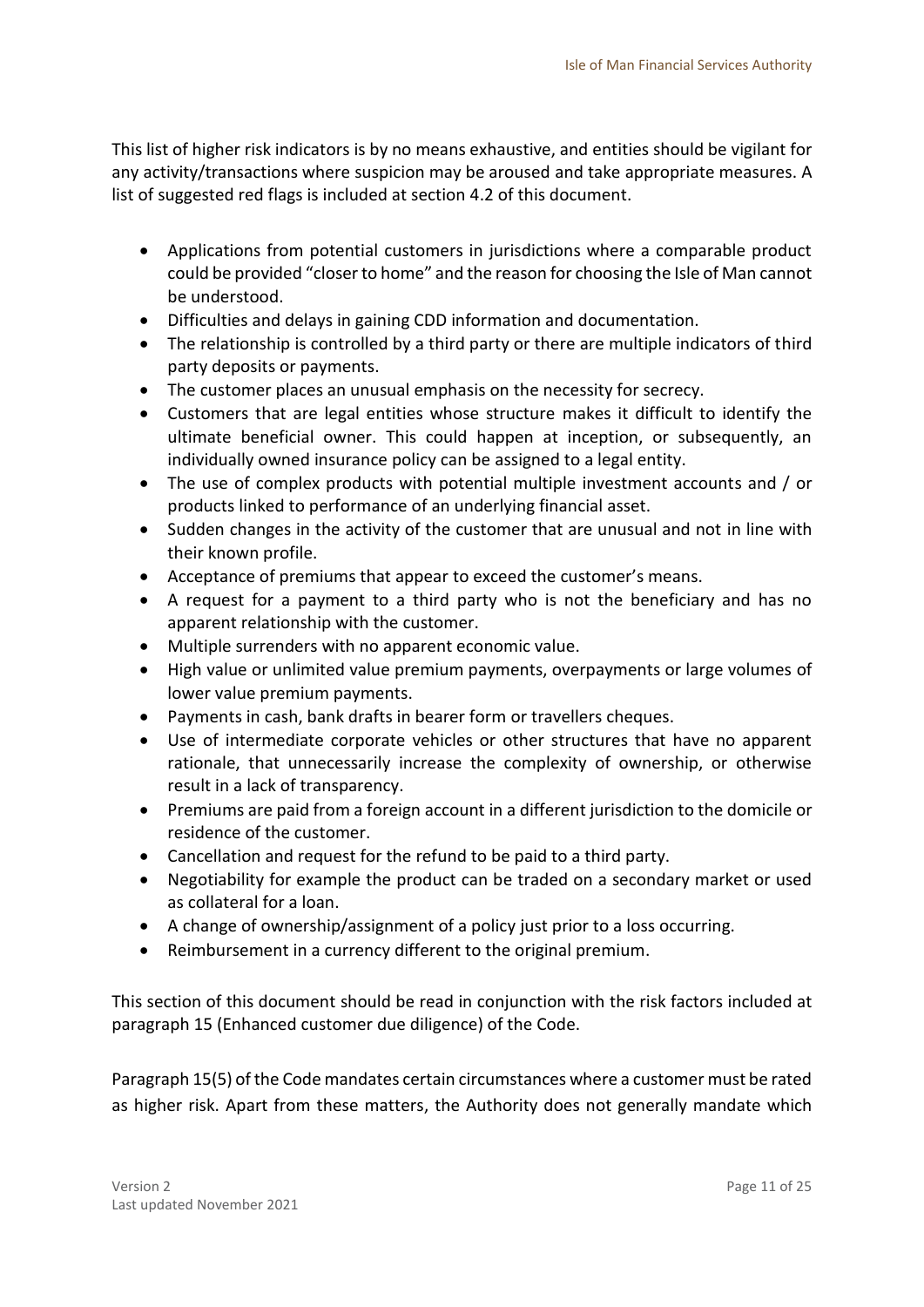customer or sectors must be viewed as higher risk. The Authority has no objection to a relevant person entity having higher risk customers provided that they have been adequately risk rated in accordance with the relevant person's procedures and any mitigating factors have been documented. As per paragraph 15(3) of the Code a relevant person must conduct enhanced customer due diligence ("ECDD") where a customer has been assessed as posing a higher risk.

## <span id="page-11-0"></span>**4.2 Red flags**

In addition to the above higher risk indicators, there are some factors that are likely to be "red flags" in relation to that particular relationship and would therefore usually be suspicious activity. If a relevant person identifies suspicious activity appropriate steps as explained in section 4.1 of this document, and paragraph 13 the Code, must be taken. This list of red flags is by no means exhaustive and is as follows:

- where it is identified a customer provides false or misleading information and / or tries to conceal their identity;
- where it is identified a customer provides suspicious identification documents;
- the customer does not provide the business with relevant / accurate information about the nature and intended or ongoing purpose of the relationship, including anticipated account activity;
- the customer is secretive / evasive when asked to provide more information;
- the customer refuses to identify a legitimate source of funds or source of wealth;
- the customer refuses to provide details of beneficial owners of an account or provides information which is false, misleading or substantially incorrect;
- the customer enquires about how quickly they can end a business relationship where it is not expected and with no rationale;
- where the business relationship is ended unexpectedly by the customer and the customer accepts unusually high fees to terminate the relationship without question;
- the customer appears to be acting on behalf of someone else and does not provide satisfactory information regarding whom they are acting for;
- the customer is known to have criminal / civil / regulatory proceedings against them for crime, corruption, misuse of public funds or is known to associate with such persons; and
- the customer requests paying higher charges to keep their identity secret.

### <span id="page-11-1"></span>**4.3 Additional risk factors**

As with the basic elements of risk assessment discussed in chapter 2 of the Handbook, the following risk areas should be considered in all cases and on an ongoing basis.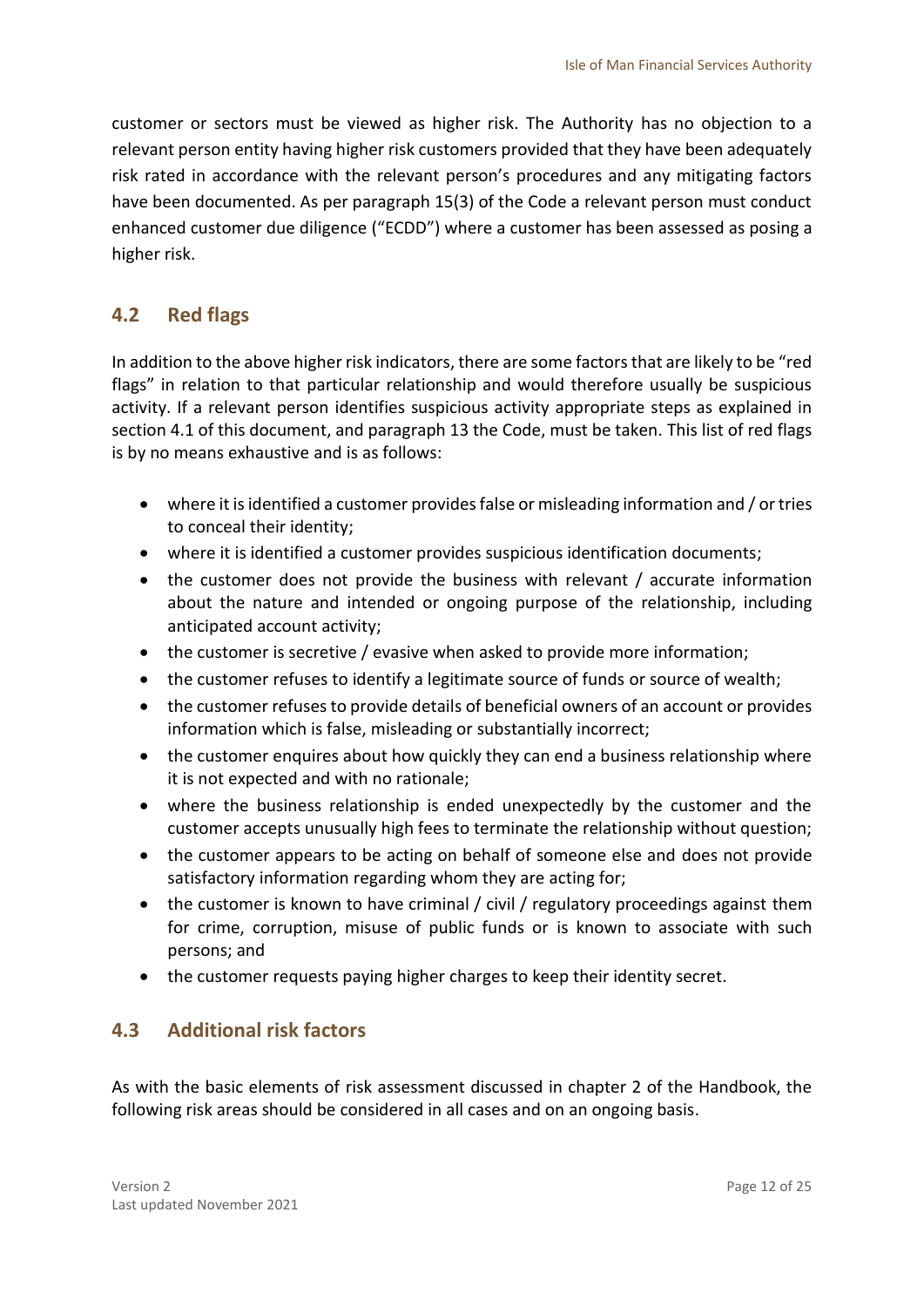### <span id="page-12-0"></span>**4.3.1 Customer risk factors**

- the nature and structure of the customer who is the customer; are there a number of parties involved i.e. different customer / insured party / beneficiary, is the customer a PEP or associated with a PEP, what is their profession, does the customer's age seem consistent with the product being sought; are they a new or existing customer; does the legal structure of the customer make it more difficult to identify the customer and beneficial owner;
- the size of the customer's investment does it match their known wealth situation;
- $\bullet$  the activity of the customer is their activity consistent with their known profile, does any activity lack rationale; is the contract frequently transferred to another insurer, is there a frequent use of cooling off periods particularly if the refund is to another party; early termination incurring a high cost; changes in beneficiary only when a claim is made;
- the payment method of the product consider payment methods that may contribute to higher risks of ML/TF i.e. cash or other forms of payments that allow anonymity, the use of different bank accounts or accounts in a country different from the residential country of that customer;
- $\bullet$  the payment source what is the origin of the funds involved in the business relationship, are the source of funds and source of wealth clear, is the payment coming from the customer or a third party;
- $\bullet$  the location of the customer is this their normal residence, is it a temporary residence, what is the place of incorporation or branch location etc.; and
- the use of an intermediary / introducer is the CDD obtained directly from the customer or is an intermediary / introducer involved (if so the risk of that introducer must be assessed as explained further in the 2.2.10 of the Handbook).

### <span id="page-12-1"></span>**4.3.2 Product risk factors**

- the product being applied for and the risk factors associated with that product;
- products associated higher risk factors products that favour international customers, or that allow for pay-outs not limited to pre-defined events;
- products which allow high withdrawal amounts; how easy is it to access the accumulated funds, are partial withdrawals permitted i.e. insurance wrapper products;
- products which allow anonymity or are easily transferable;
- products which allow for early surrender and have a surrender value; and
- products associated with lower risk factors products with simple features and low in value such as: no investment element; only pays out for a pre-defined event; cannot be used as collateral; does not allow over payment; and only accessible through employers.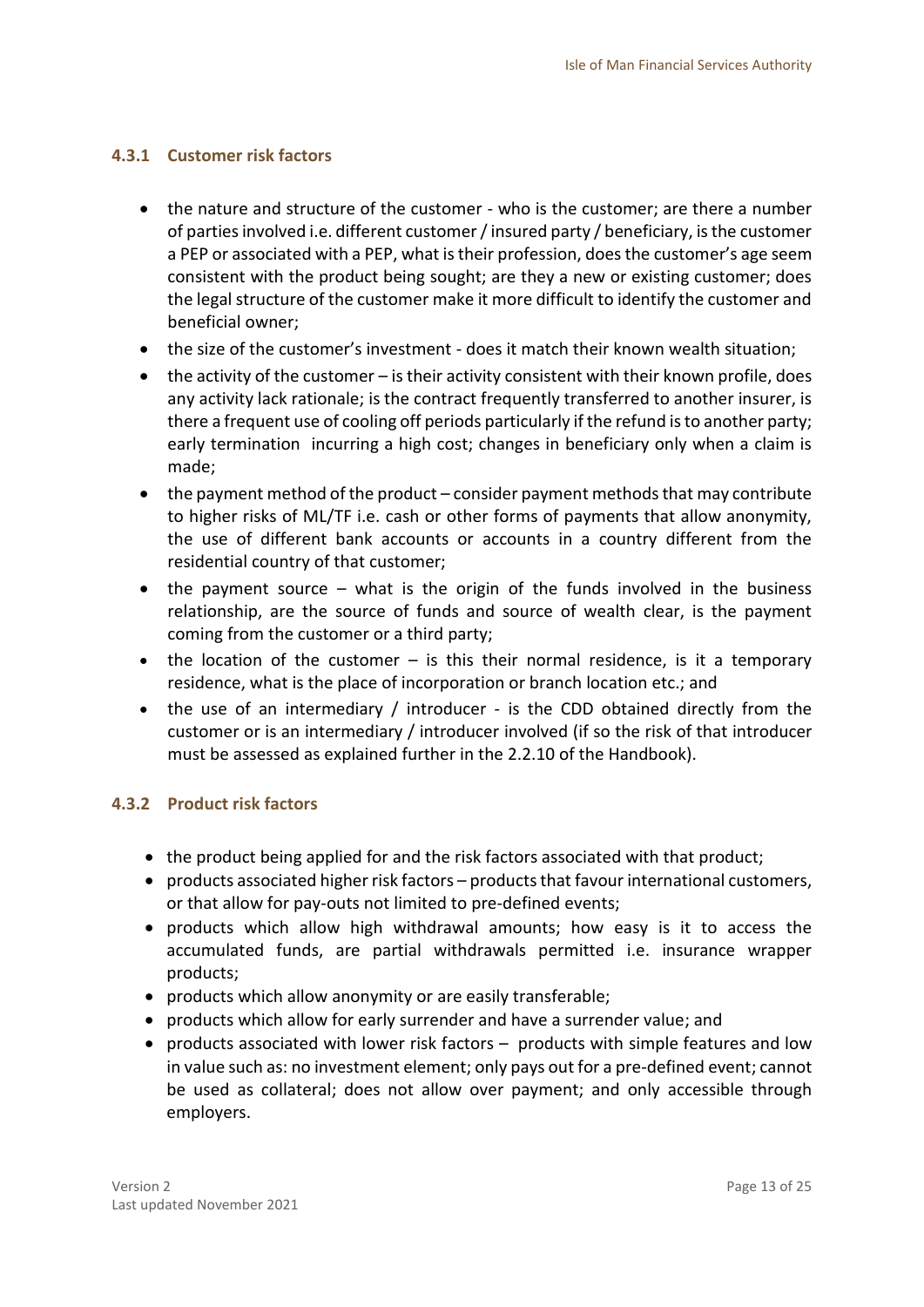Please see the [FATF Risk-based Approach Guidance](http://www.fatf-gafi.org/media/fatf/documents/recommendations/pdfs/RBA-Life-Insurance.pdf) for the Life Insurance Sector, for further details on product risk which may assist entities when they are undertaking their business risk assessment.

### <span id="page-13-0"></span>**4.3.3 Distribution channel risk factors**

- is it a non-face to face relationship, and if so, is there an intermediary (or several intermediaries) involved, what safeguards for confirmation of identity are in place to mitigate the risk (ensuring the provisions of paragraph 9 of the Code have been met); and
- does the rationale for the distribution channel used in relation to the business relationship seem appropriate?

### <span id="page-13-1"></span>**4.3.4 Geographical risk factors**

- what countries are the product and service being sold to; does the country have high risk factors, is it in a [List C jurisdiction;](https://www.gov.im/about-the-government/departments/home-affairs/chief-executives-office/anti-money-laundering-legislation-and-countering-the-financing-of-terrorism-amlcft/) what is the AML/CFT Regime of that country considering its most recent evaluation, national risk assessment or from internet searches within the public domain, where appropriate;
- where are the customers (and any related parties) or any intermediaries located; are they resident in a [List A or List B](https://www.gov.im/about-the-government/departments/home-affairs/chief-executives-office/anti-money-laundering-legislation-and-countering-the-financing-of-terrorism-amlcft/) country or a country identified as high risk by the relevant person?

### <span id="page-13-2"></span>**4.3.5 Intermediary risk factors**

- $\bullet$  the location of the intermediary, is it [a List C jurisdiction;](https://www.gov.im/about-the-government/departments/home-affairs/chief-executives-office/anti-money-laundering-legislation-and-countering-the-financing-of-terrorism-amlcft/) what is the AML/CFT regime of that country considering its most recent mutual evaluation or NRA where appropriate;
- consider the status of the intermediary, do they fit the definition of a regulated introducer, what is their size and has business been done with them previously;
- how many intermediaries are involved in the process and which entity has met the customer face to face;
- does the intermediary handle any funds directly for the customer; does it get involved in any pay outs of the contract or is the intermediary purely a facilitator / introducer; and
- has the insurer received any complaints against the intermediary relevant to its ML/FT risk.

# <span id="page-13-3"></span>**5. Customer Due Diligence ("CDD")**

Part 4 of the Code requires relevant persons to undertake customer due diligence and ongoing monitoring in relation to all business relationships.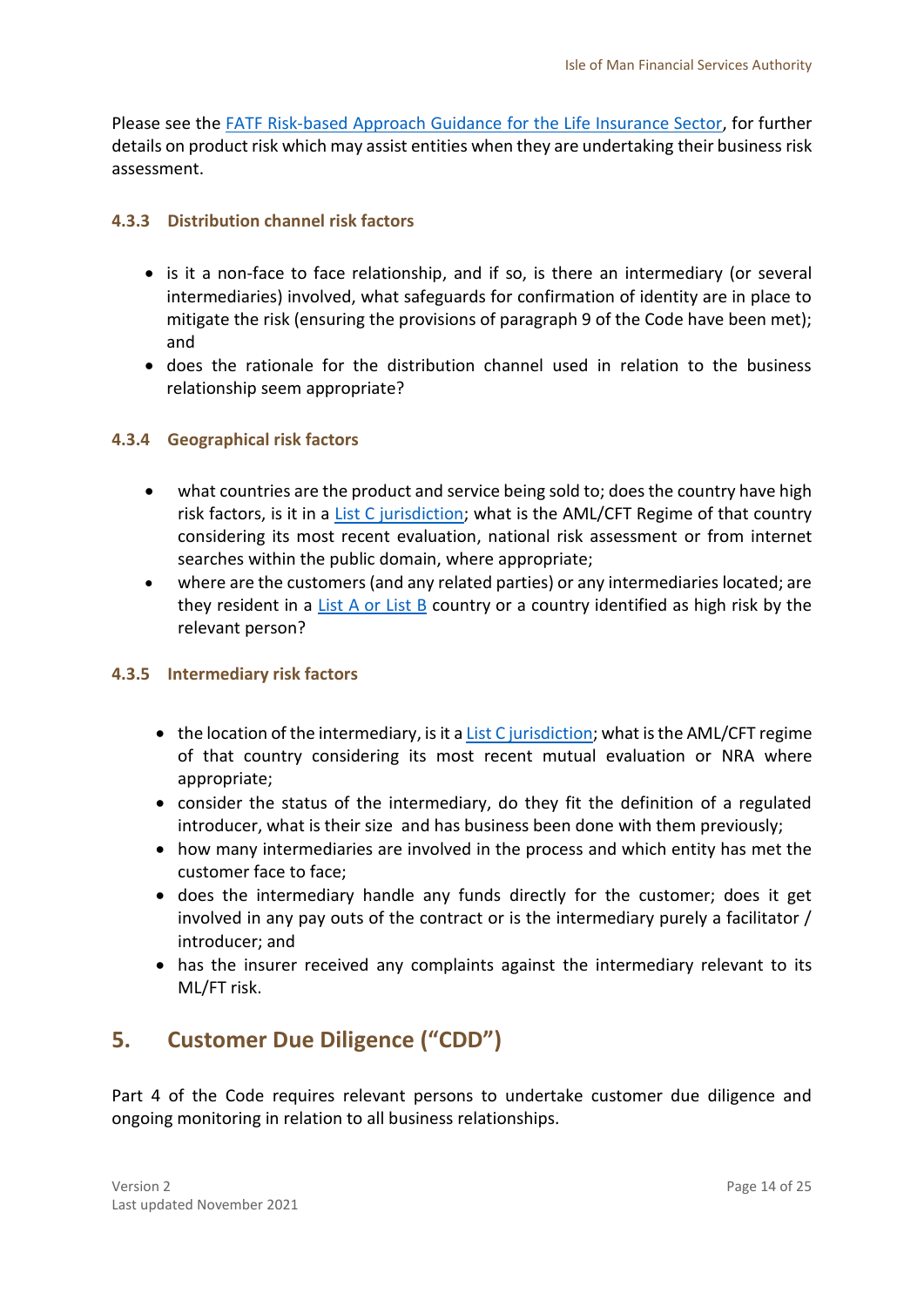Chapter 3 of the Handbook provides guidance on how to identify and verify the identity of the customer in relation to both a natural and legal person. Also, guidance on the timing of identification and verification of identity is provided. Please also see section 3.8 of the Handbook for further details on source of funds and source of wealth.

Within this sector the customer would usually be the person seeking to form the business relationship (although it must always be determined if the customer is acting on behalf of someone else, as required by paragraph 12(2)(b) of the Code). For details of any concessions which may be applicable please see:

- paragraph 20 of the Code;
- section 6 of this guidance; and
- chapter 4 of the Handbook.

In all cases where the requirements of Part 4 of the Code cannot be met (paragraphs 8(5), 9(9), 10(5), 12(11), 14(6), 15(8) and 19(11)) the procedures and controls must be provide that –

(a) the business relationship must proceed no further;

(b) the relevant person must consider terminating<sup>5</sup> the business relationship; and

(c) the relevant person must consider making an internal disclosure.

### <span id="page-14-0"></span>**5.1 CDD in the sector**

This section of guidance considers areas which are mainly applicable for insurers and introduces the suitable certifier regime which may be used in place of the certification section (3.3.3.4) of the Handbook. Also, within this section there is some further information concerning types of customers that may be on-boarded by an insurer which are not included in the Handbook.

### <span id="page-14-1"></span>**5.2 Suitable certifier regime**

A relevant person must satisfy itself as to the identity of the customer, beneficial owner and any connected parties as required by the Code at paragraph 12. In certain circumstances relevant persons may obtain verification of identity from the customer directly, however often a third party such as a suitable certifier will be involved in the process. This process is explained further in the Long term insurers Supplemental Information Document.

<sup>&</sup>lt;sup>5</sup> In relation to a new business relationship (paragraph 8) the business relationship must be terminated.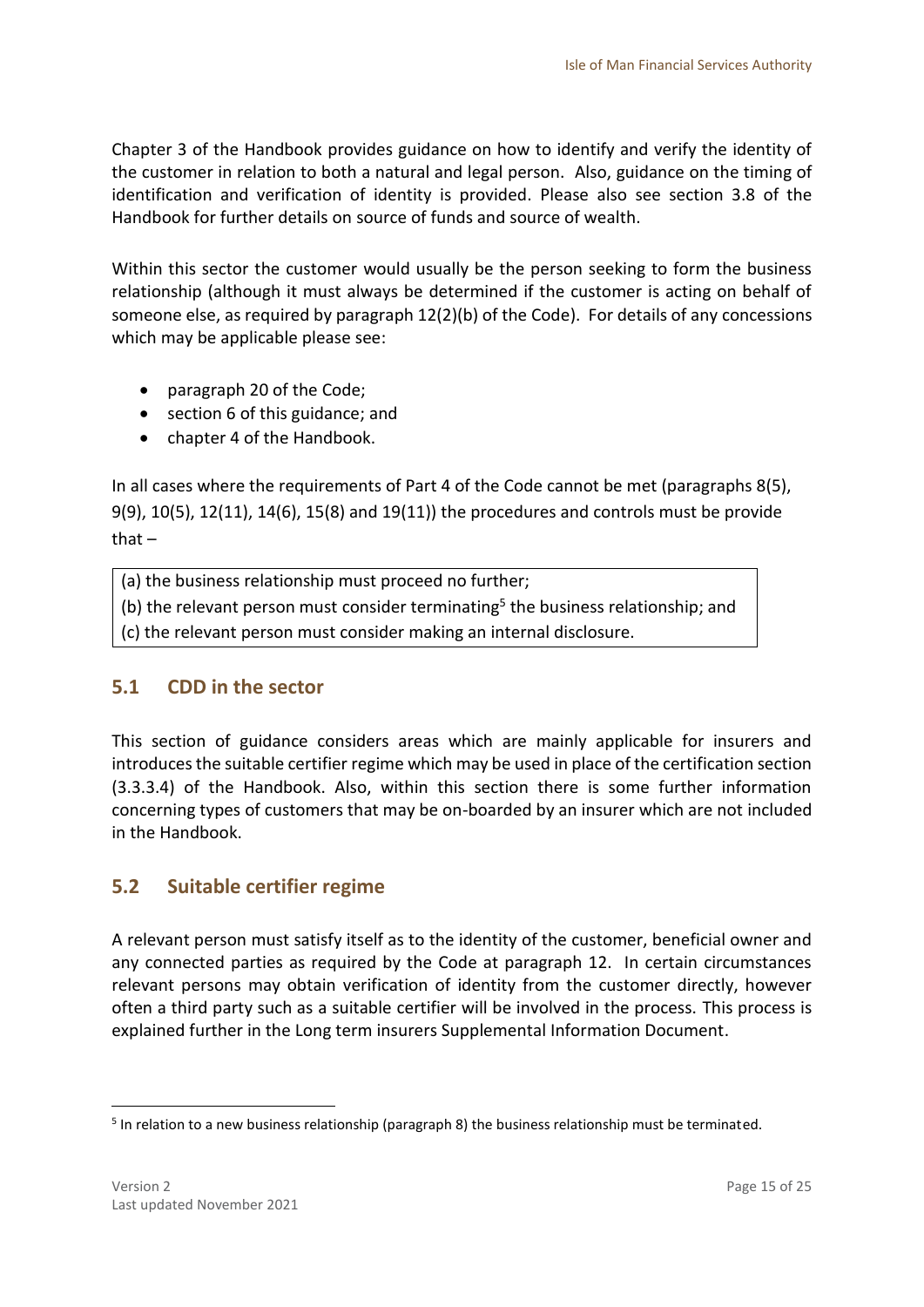# <span id="page-15-0"></span>**5.3 Cooling off and cancellation periods**

Where a customer takes up the right to decline to proceed with a contract during a cooling off or cancellation period (where this is permitted by the prevailing regulations and rules under which the contract was sold), the circumstances surrounding the request to cancel should be considered.

If unusual or suspicious activity is identified the appropriate steps must be taken as set out in paragraph 13 of the Code. Chapter 5 of the Handbook sets out further guidance in relation to suspicious activity reporting.

Please see section 5.4 of this guidance in relation to the requirements in relation to further detail regarding relevant Code requirements where any payment is being made by an insurer.

# <span id="page-15-1"></span>**5.4 Specific Code requirements in relation to insurers**

The general requirements in relation to CDD apply to the customer, beneficial owner and any connected parties<sup>6</sup> as required by the Code. The Code requirements in relation to new business relationships are at paragraph 8 of the Code and provisions in respect of beneficial ownership and control are set out at paragraph 12 of the Code.

Specifically in relation to life assurance policies, there are a number of requirements to note. These are replicated below, however this guidance should be read alongside the full text of the Code and chapter 3 of the Handbook.

### **12 Beneficial ownership and control**

12 (8) Without limiting sub-paragraphs (2) to (7) in the case of a life assurance policy, an insurer must —

(a) identify any named beneficiary;

(b) in respect of a class of beneficiaries where it is not reasonably practicable to identify each beneficiary, obtain details sufficient to identify and describe the class of persons who are beneficiaries, to satisfy the insurer that it will be able to verify the identity of the beneficiaries at the time of pay-out; and

(c) where a policy is assigned to an assignee, identify the assignee and take reasonable measures to verify their identity using reliable, independent source documents, data or information.

<sup>&</sup>lt;sup>6</sup> For ease of reference the term "customer" will be used throughout this guidance document, however this may also include requirements to be placed on the beneficial owner / beneficiaries / connected parties depending on the requirements included in paragraph 12 (Beneficial Ownership and Control) of the Code.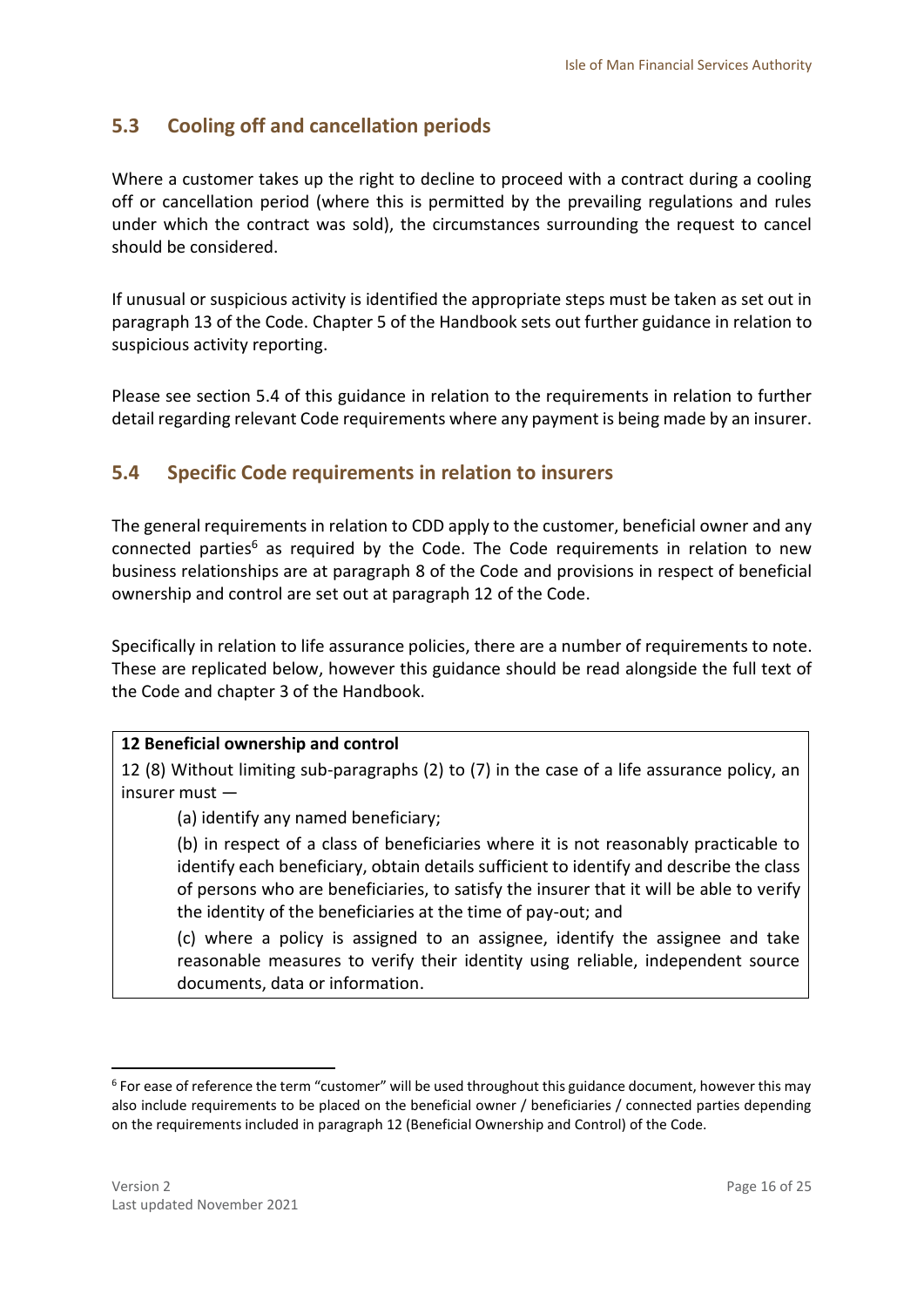A beneficiary may be nominated at outset of the relationship or at any time during the life of the policy. In relation to a named beneficiary, the relevant person must determine what information should be obtained depending on the risk assessment of the relationship. It is noted more limited information may be available initially, however, it must be ensured the identity of the beneficiary is appropriately verified as per the Code requirements prior to a payment being made.

In respect of classes of beneficiaries, where it is not reasonably practical to identify (and verify) each beneficiary at the outset of the relationship, sufficient details should be obtained to identify and describe the classes of beneficiaries. No payment or loan must be paid to those beneficiaries until the identity of the beneficiaries has been verified.

Where a policy is assigned to a third party, verification of identity must be obtained either before assignment takes place, or as soon as reasonably practicable thereafter. The identity of an assignee must be verified prior to any payment being made.

### **12 Beneficial ownership and control**

12 (9) Without limiting sub-paragraphs (2) to (8) in the case of a life assurance policy, an insurer must not make any payment or loan to a beneficiary or assignee of a life assurance policy unless it has verified the identity of each beneficiary or assignee using reliable, independent source documents, data or information.

Where a beneficiary is nominated to receive any benefit arising under a policy the verification of the identity of that beneficiary may be deferred and take place after the business relationship has been established provided that it takes place:

- at, or before, the time of payout or;
- at, or before, the time the beneficiary exercises a right under the policy.

It should be noted that the deferral of verification of identity described above for a beneficiary, cannot be to the policyholder or customer, or any person appearing within the lists of persons who should normally be identified at the outset of a business relationship as set out in the Code and chapter 4 of the Handbook.

### **12 Beneficial ownership and control**

12 (10) Without limiting sub-paragraphs (2) to (9) in the case of a life assurance policy where a payment is to be made by an insurer to an account not in the name of the customer or beneficiary —

(a) the reasons for this must be understood and recorded; and

(b) this account holder must be identified, and on the basis of materiality and risk of ML/FT reasonable measures must be taken to verify the identity of the account holder using reliable, independent source documents, data or information.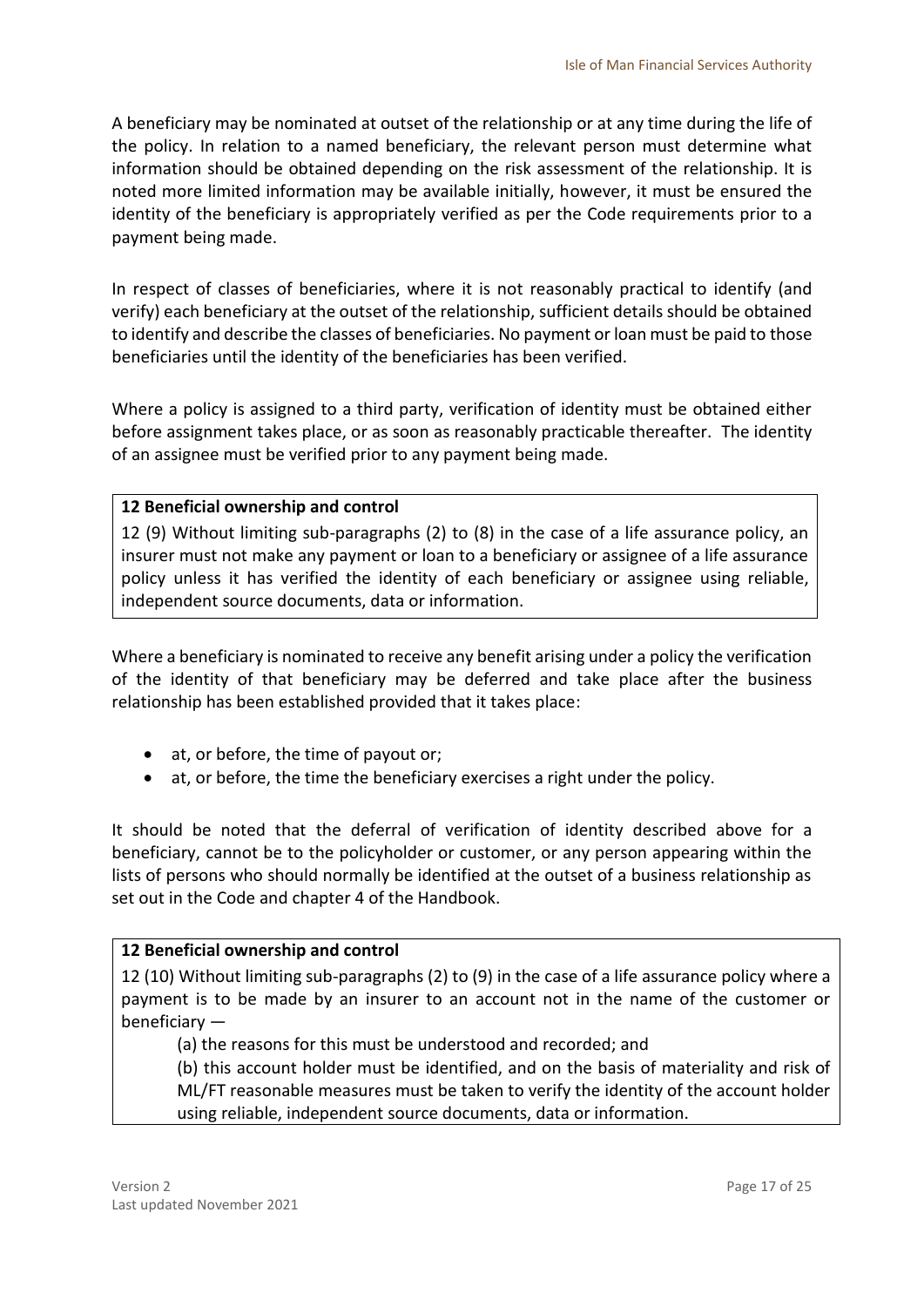Under certain circumstances a payment may be made to a third party account, for example a client money account, or if a payment to the customer's account is impossible, for example if the account has subsequently been closed. In these circumstances an insurer must ensure the conditions at paragraph 12(10) of the Code are satisfied. Further guidance is provided at section 3.4.5.4 of the Handbook.

### <span id="page-17-0"></span>**5.5 Share exchange**

Where a premium is to be paid in total, or in part, by the exchange of an existing share holding an insurer must be satisfied that the shares presented are held in the name of the customer.

Where the share certificate(s) or share register are not in the name of the customer the insurer should be satisfied that the reasons for the name appearing on the share certificate(s) or share register not being the customer are understood, and where considered necessary, the identity of the person(s) or entity whose name(s) appear on the share certificate(s) or share register must be identified and their identity verified in accordance with the Code requirements (in particular see paragraph 12 of the Code).

# <span id="page-17-1"></span>**6. Simplified CDD measures**

The following section sets out further detail regarding concessions that may be applicable to the sector, as set out in paragraph 20 of the Code.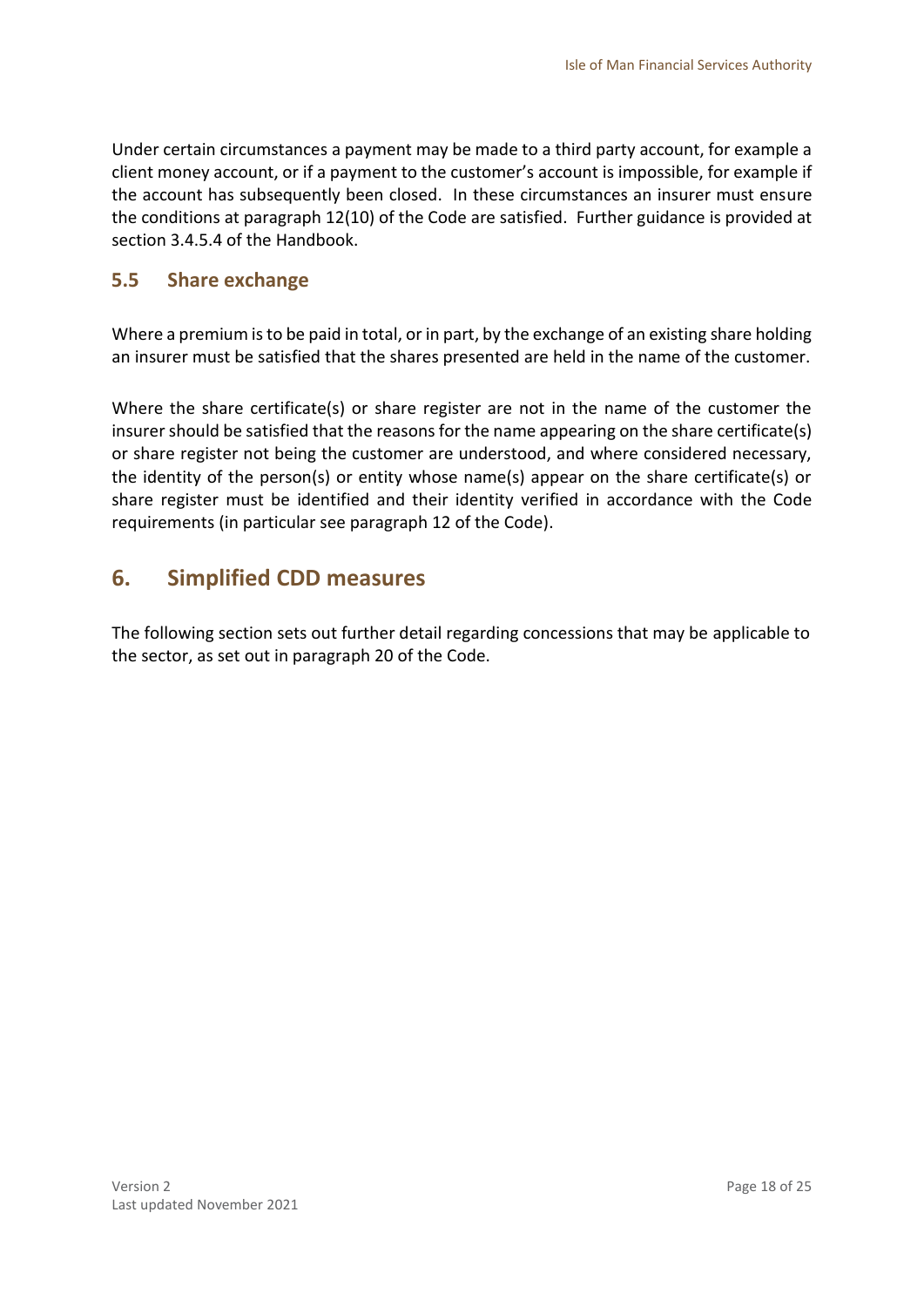<span id="page-18-0"></span>

| 20 Insurance |                                                                                                                     |  |
|--------------|---------------------------------------------------------------------------------------------------------------------|--|
| (1)          | This paragraph applies to $-$                                                                                       |  |
|              | (a)<br>an insurer; and                                                                                              |  |
|              | (b)<br>an insurance intermediary.                                                                                   |  |
| (2)          | Where the contract of insurance is a contract which -                                                               |  |
|              | the annual premium is less than $£1,000$ or the single premium, or<br>(a)                                           |  |
|              | series of linked premiums, is less that €2,500; or                                                                  |  |
|              | (b)<br>there is neither a surrender value nor a maturity value (for example,                                        |  |
|              | term insurance).                                                                                                    |  |
|              | an insurer or insurance intermediary need comply only with paragraph 13 of Part 4.                                  |  |
| (3)          | In respect of a contract of insurance satisfying sub-paragraph (2) an insurer                                       |  |
|              | or insurance intermediary may, having paid due regard to the risk of ML/FT,                                         |  |
|              | consider it appropriate to comply with Parts 4 and 5 (if applicable) but to                                         |  |
|              | defer such compliance unless a claim is made or the policy is cancelled.                                            |  |
| (4)          | $If -$                                                                                                              |  |
|              | (a)<br>a claim is made under a contract of insurance that has neither a                                             |  |
|              | surrender value nor a maturity value (for example on the occurrence                                                 |  |
|              | of an insured event); and                                                                                           |  |
|              | (b)<br>the amount of the settlement is greater than $£2,500,$                                                       |  |
|              | the insurer or insurance intermediary must identify the customer or                                                 |  |
|              | claimant and take reasonable measures to verify the identity using                                                  |  |
|              | reliable, independent source documents, data or information.                                                        |  |
| (5)          | An insurer or insurance intermediary need not comply with sub-paragraph                                             |  |
|              | (4) if a settlement of the claim is to $-$                                                                          |  |
|              | a third party in payment for services provided (for example to a<br>(a)                                             |  |
|              | hospital where health treatment has been provided);                                                                 |  |
|              | (b)<br>a supplier for services or goods; or<br>the customer where invoices for services or goods have been provided |  |
|              | (c)<br>to the insurer or insurance intermediary,                                                                    |  |
|              | and the insurer or insurance intermediary believes the services or goods to                                         |  |
|              | have been supplied in respect of the insured event.                                                                 |  |
| (6)          | $If -$                                                                                                              |  |
|              | (a)<br>a contract of insurance is cancelled resulting in the repayment of                                           |  |
|              | premiums; and                                                                                                       |  |
|              | (b)<br>the amount of the settlement is greater that $£2,500,$                                                       |  |
|              | the insurer or insurance intermediary, must comply with Parts 4 and                                                 |  |
|              | 5 (if applicable).                                                                                                  |  |
| (7)          | Sub-paragraphs (2), (3) and (5) do not apply if $-$                                                                 |  |
|              | the customer is assessed as posing a higher risk of ML/FT; or<br>(a)                                                |  |
|              | the insurer or insurance intermediary has identified any suspicious<br>(b)                                          |  |
|              | activity.                                                                                                           |  |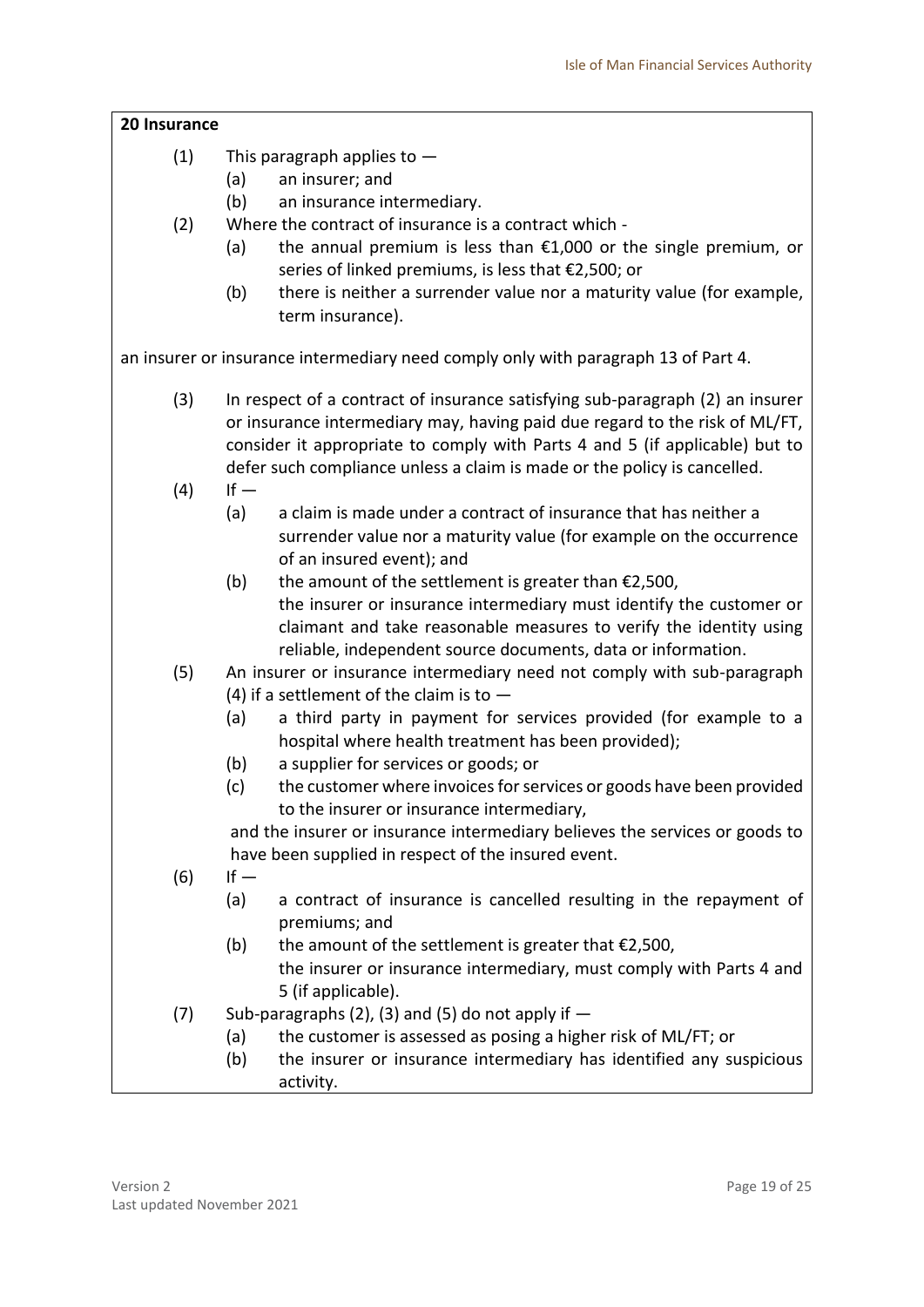### (8) If the insurer or insurance intermediary has identified any suspicious activity the relevant person must make an internal disclosure.

Generally, paragraph 20 of the Code permits an insurer to either not undertake the requirements of Parts 4 (Customer due diligence) and 5 (Enhanced measures) of the Code (if applicable); or to defer such compliance provided certain criteria are met. The insurer must ensure appropriate monitoring takes place where any exemptions are used so that they are able to identify if the required criteria are no longer being met. For the avoidance of doubt the other parts and paragraphs of the Code continue to apply i.e. the customer must still be risk assessed appropriately in line with the requirements of part 3 of the Code.

Where the customer has been assessed as posing a higher risk of ML/FT paragraph 20(7) of the Code dis-applies paragraphs 20(2), (3) and (5), which provide for the exemptions. Therefore, the insurer must undertake any applicable requirements of Part 4 and 5 of the Code and cannot defer these requirements. Also, if the customer is assessed as posing a higher risk ECDD should be undertaken in line with paragraph 15.

If suspicious activity is identified, any concession(s) no longer applies and the insurer or insurance intermediary must undertake the requirements of Part 4 (or Part 5) of the Code as applicable. Also, in these circumstances ECDD should be undertaken in line with paragraph 15 of the Code, unless the insurer or insurance intermediary reasonably believes conducting ECDD will tip off the customer and an internal disclosure must be made (see paragraph 13 of the Code and section 4.1 of this guidance document for further details).

# <span id="page-19-0"></span>**7. Ongoing monitoring**

The Code requirements in relation to ongoing monitoring of business relationships are covered by paragraph 13 of the Code. To be most effective, resources should be targeted towards monitoring those relationships presenting a higher risk of ML/FT. Information obtained as part of the ongoing monitoring of a business relationship should be assessed and consideration given as to whether it affects the customer risk assessment

# <span id="page-19-1"></span>**7.1 Trigger event monitoring**

The Authority accepts that in respect of insurers, due to the nature of the sector and the types of products being sold, CDD information on standard risk customers may be reviewed on a trigger event basis rather than as part of a periodic review<sup>7</sup>. The Authority expects that in order to meet the Code requirements of paragraph 13 that appropriate arrangements are in

<sup>&</sup>lt;sup>7</sup> Trigger events may include a subsequent business transaction, a surrender or redemption (partial or full), when the insurer becomes aware of something which causes it to doubt the identity of someone connected to the policy or of the veracity or adequacy of CDD previously obtained.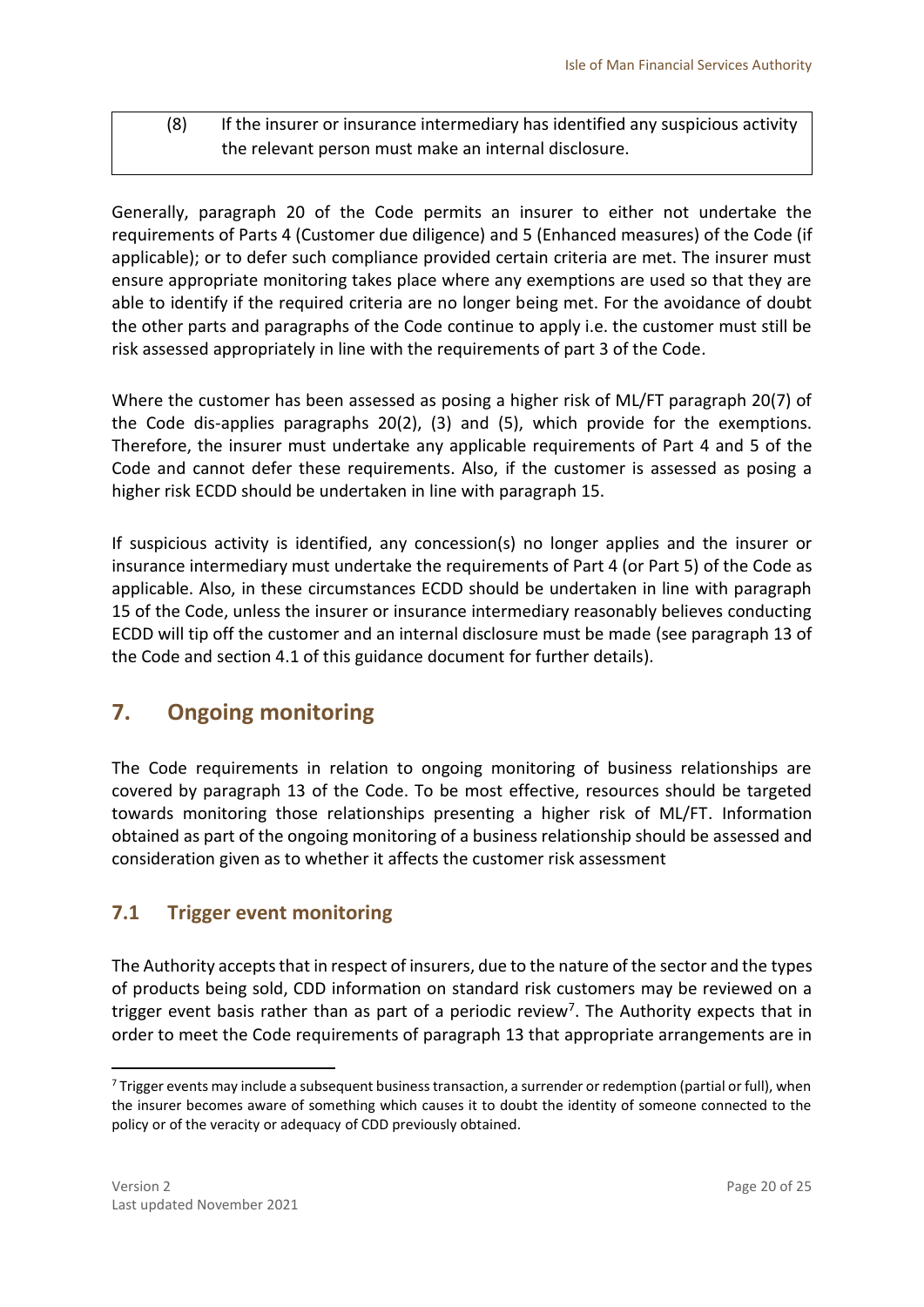place to screen the client database on an ongoing basis in order to establish whether any clients may have had a change of status, for example have become PEPs. Consideration should also be given as to whether the change of CDD information may impact on the customer risk assessment.

Where a trigger event occurs it may not always be necessary to refresh all CDD measures. Relevant persons should determine the extent of the CDD measures to be applied. Further detail can be found in section 3.3.6 of the Handbook.

## <span id="page-20-0"></span>**7.2 Monitoring of higher risk relationships**

The Handbook explains that the extent and frequency of ongoing monitoring must be risk based and enable relevant persons to effectively manage and mitigate their ML/FT risk, this would indicate resources are targeted to higher risk customers. In respect of customers of insurers, again due to the nature of the sector and the types of products being sold (many of which are non-transactional), insurers may consider reviewing the business relationship of higher risk customers on a sampling basis (alongside usual trigger event monitoring). This should be subject to the following controls:

- the sample review should be undertaken alongside ongoing effective screening on the policy and any associated parties;
- the insurer should ensure they monitor the effectiveness of the screening system;
- the insurer should determine an appropriate sample size taking into account the size, nature of risk of the client base; and
- if the sample review identifies significant deficiencies, these deficiencies must be remediated and consideration should be given to implementing a plan to review the ECDD of further higher risk customers as soon as practicable.

### <span id="page-20-1"></span>**7.3 Monitoring of PEP relationships**

For the avoidance of doubt, in relation to any foreign PEPs, and higher risk domestic PEPs, paragraph 14(4) of the Code requires that "effective enhanced monitoring" is undertaken of the business relationship. The Code requirement is as follows:

### **14 Politically exposed persons**

(4) A relevant person must perform ongoing and effective enhanced monitoring of any business relationship with —

(a) a domestic PEP who has been identified as posing a higher risk of ML/FT; and

(b) any foreign PEP.

In respect of customers of insurers, again due to the nature of the sector and the types of products being sold (many of which are non-transactional), insurers may consider reviewing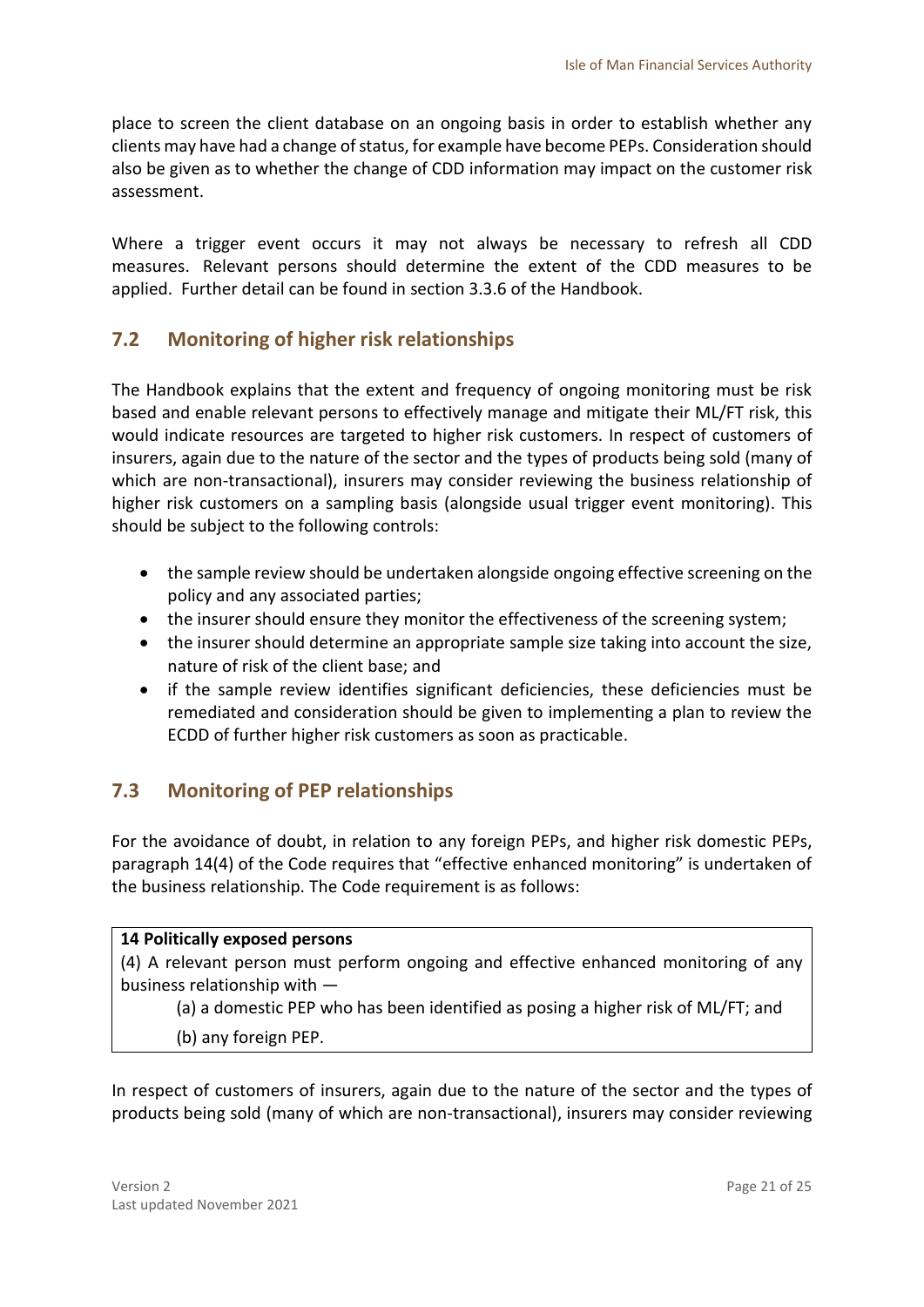PEP relationships on a sampling basis (alongside usual trigger event monitoring). This should be subject to the following controls:

- the sample review should be undertaken alongside effective ongoing screening on the policy and any associated parties;
- the insurer should ensure they monitor the effectiveness of the screening system;
- an appropriate sample size is determined taking into account the size, nature of risk of the client base;
- it should be ensured all PEPs are subject to at least one review during a three year period; and
- if the sample review identifies significant deficiencies, these deficiencies must be remediated and consideration should be given to implementing a plan to review the ECDD of further PEP customers as soon as practicable.

## <span id="page-21-0"></span>**7.4 Regular payments**

In relation to regular payments<sup>8</sup> being paid into a policy an insurer must ensure through its monitoring processes that if there is a change of remitting account, or account holder, sufficient details are obtained to meet the Code requirements in relation to the CDD of the payer including taking reasonable measures to establish source of funds. Please see 3.8 of the Handbook for further details on source of funds and source of wealth.

If a customer requests monies to be remitted by multiple small payments, whether to the same account or not, or otherwise, an insurer should consider whether additional enquiries are required to ascertain the reasons for this. The results of these additional enquiries should be understood and recorded by the insurer. If the insurer identifies any unusual or suspicious activity appropriate steps must be undertaken as set out paragraph 13 the Code and section 4.1 of this guidance document.

### <span id="page-21-1"></span>**7.5 Subsequent business transactions**

A subsequent business transaction is a transaction which was not expected by the insurer.<sup>9</sup> It should be treated as a trigger event and the customer's relationship (including previously obtained CDD) should therefore be reviewed to the extent determined by the insurer as explained above in section 7.1 of this guidance. This may subsequently have an impact on the customer's risk rating. If during this review it is identified that CDD needs to be renewed as it is not up-to-date and/or appropriate, this should be remediated.

1

<sup>&</sup>lt;sup>8</sup> A regular premium payment is not a subsequent business transaction.

<sup>&</sup>lt;sup>9</sup> A regular premium or regular withdrawal is not a subsequent business transaction; in these scenarios CDD should have already been undertaken at the outset of the relationship, or time of the request. It does not have to be repeated at each subsequent transaction.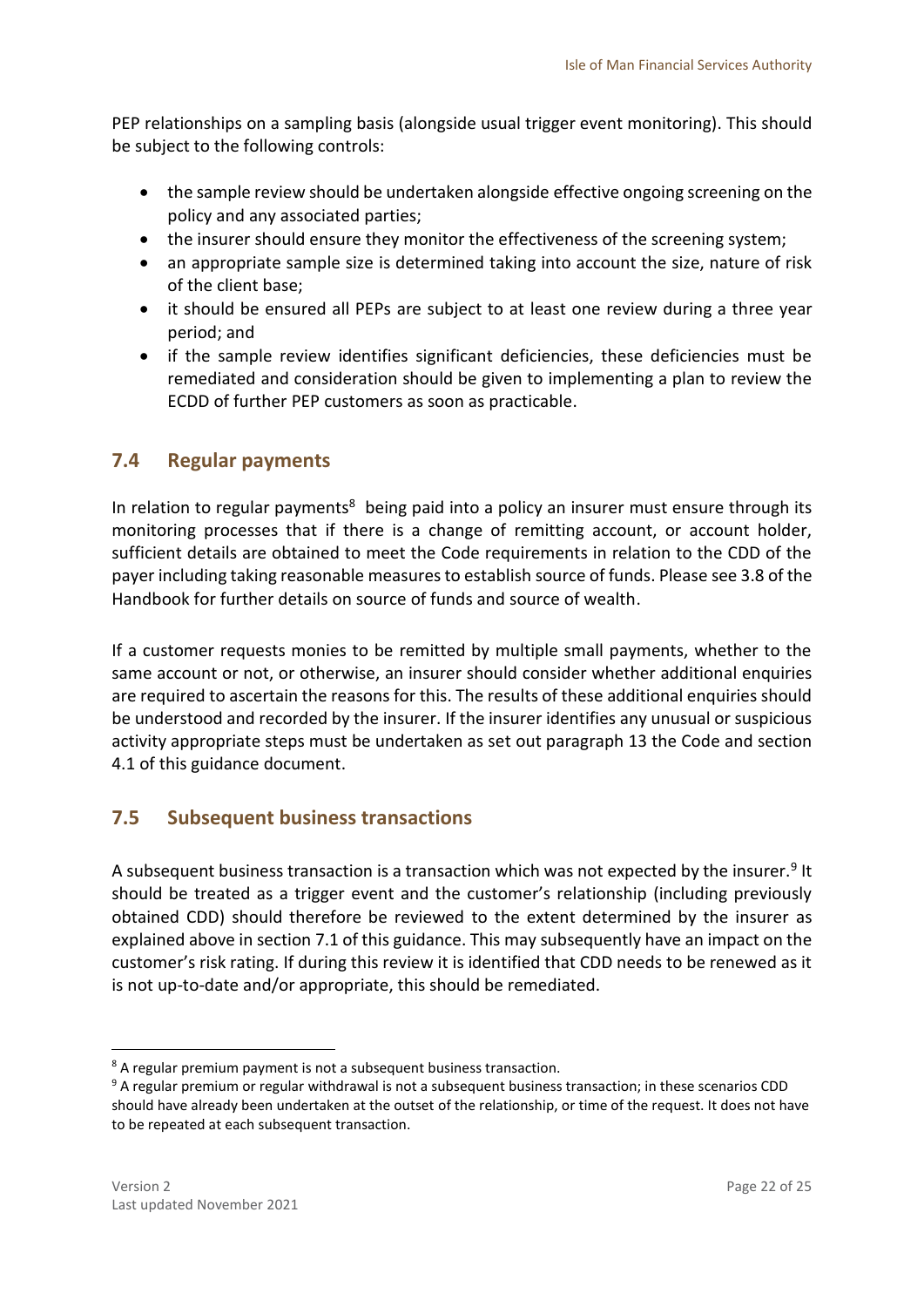However, in all instances of a subsequent business transaction involving an event such as a "top up", the information previously requested in respect of the source of funds must be reviewed, irrespective of the period since source of funds details was previously obtained. The insurer must ensure that the information held is sufficient to satisfy it in respect of the combined value of any existing policy(/ies) and each subsequent transaction. If the information held is not sufficient the insurer must request sufficient information so that it is satisfied as to the source of funds. Please see 3.8 of the Handbook for further details on source of funds and source of wealth.

If the customer is assessed as posing a higher risk, or is a foreign PEP, reasonable measures to establish source of wealth must be undertaken in order to meet the requirements of paragraph 15 of the Code.

If the insurer identifies any unusual or suspicious activity appropriate steps must be undertaken as set out in paragraph 13 of the Code and 4.1 of this guidance.

### <span id="page-22-0"></span>**7.5.1 Subsequent business transactions - cases with an introducer certificate**

Where a subsequent business transaction occurs and the insurer has previously relied upon an introducer's certificate then the insurer must review the file and consider whether it remains satisfied with the information provided on the introducer's certificate, taking into account the risk profile of the customer and policy including the nature of the subsequent business transaction.

If the information contained on the introducer's certificate is not considered sufficient, or if the insurer no longer hold a terms of business with the original regulated introducer, then the insurer must obtain satisfactory documentary verification of identity.

This may be:

- verification of the customer's identity which satisfies requirements of the Code;
- suitably certified copy documentation from a regulated introducer that satisfies the requirements of the Code, or
- a revised introducer's certificate which complies with the requirements of the Code

Insurers may accept information from the regulated introducer that is correct at the time of the original application, or at the time of the request for information, provided that the insurer is satisfied that any changes to the original information have been provided to the regulated introducer in an acceptable manner.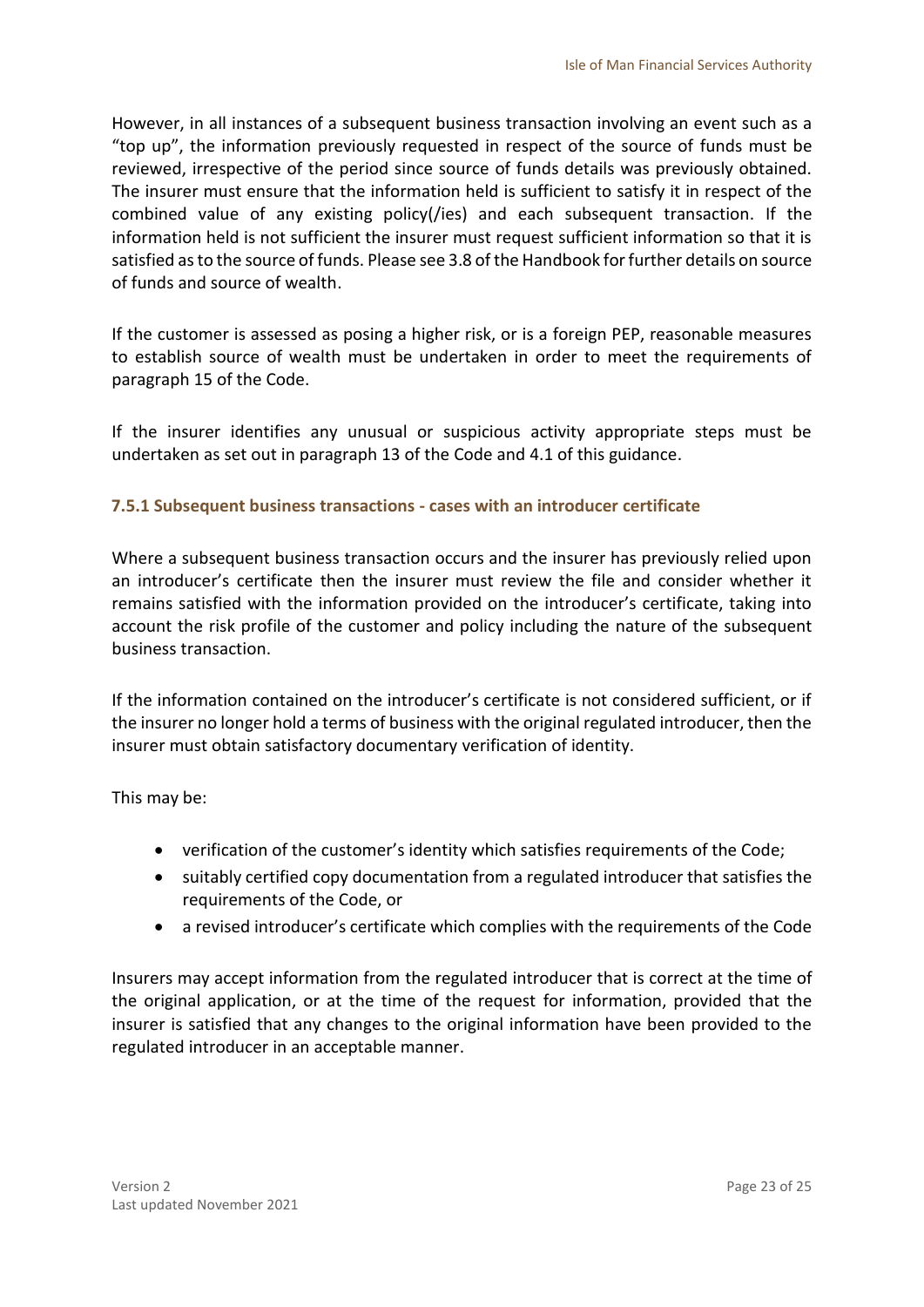# <span id="page-23-0"></span>**8. MLRO function**

The following section sets out the Code requirements in respect of the MLRO function which are applicable to insurers. This should be read in conjunction with paragraph 23 of the Code (MLRO). Paragraph 24 of the Code (Money Laundering Reporting Officer: insurers, insurance intermediaries and insurance managers) states:

### **24 Money Laundering Reporting Officer: insurers, insurance intermediaries and insurance managers**

(1) Without limiting paragraph 23, the MLRO of an insurer, an insurance intermediary or an insurance manager must —

(a) in the case of an insurer authorised under section 8 of the Insurance Act 2008, an insurance intermediary or an insurance manager registered under section 25 of the Insurance Act 2008, be resident in the Island;

(b) be treated as a principal control officer for the purposes of the notice required under section 29(1) of the Insurance Act 2008; and

(c) be sufficiently senior in the organisation or have sufficient experience and authority including where the MLRO is not an employee of the insurer<sup>10</sup>.

(2) Where an MLRO holds more than one appointment sub-paragraph (1) applies to each appointment.

Insurers will have to consider the AML/CFT legislation of other jurisdictions if they have any branches or subsidiaries located elsewhere. Paragraph 37 of the Code sets out the Isle of Man Code requirements in relation to the branches, subsidiaries and agents of insurers which are located in another jurisdiction.

# <span id="page-23-1"></span>**9. Glossary**

The following glossary only includes terms relevant for the insurance sector and the sector guidance. Please see paragraph 3 of the Code, and the glossary that supplements the Handbook, for a full list of defined terms.

**Appointed representative** - an individual or firm bound by contract to the insurer, or any group company of the insurer and restricted in the products they may promote to those

<sup>&</sup>lt;sup>10</sup> For example is part of an insurance manager.